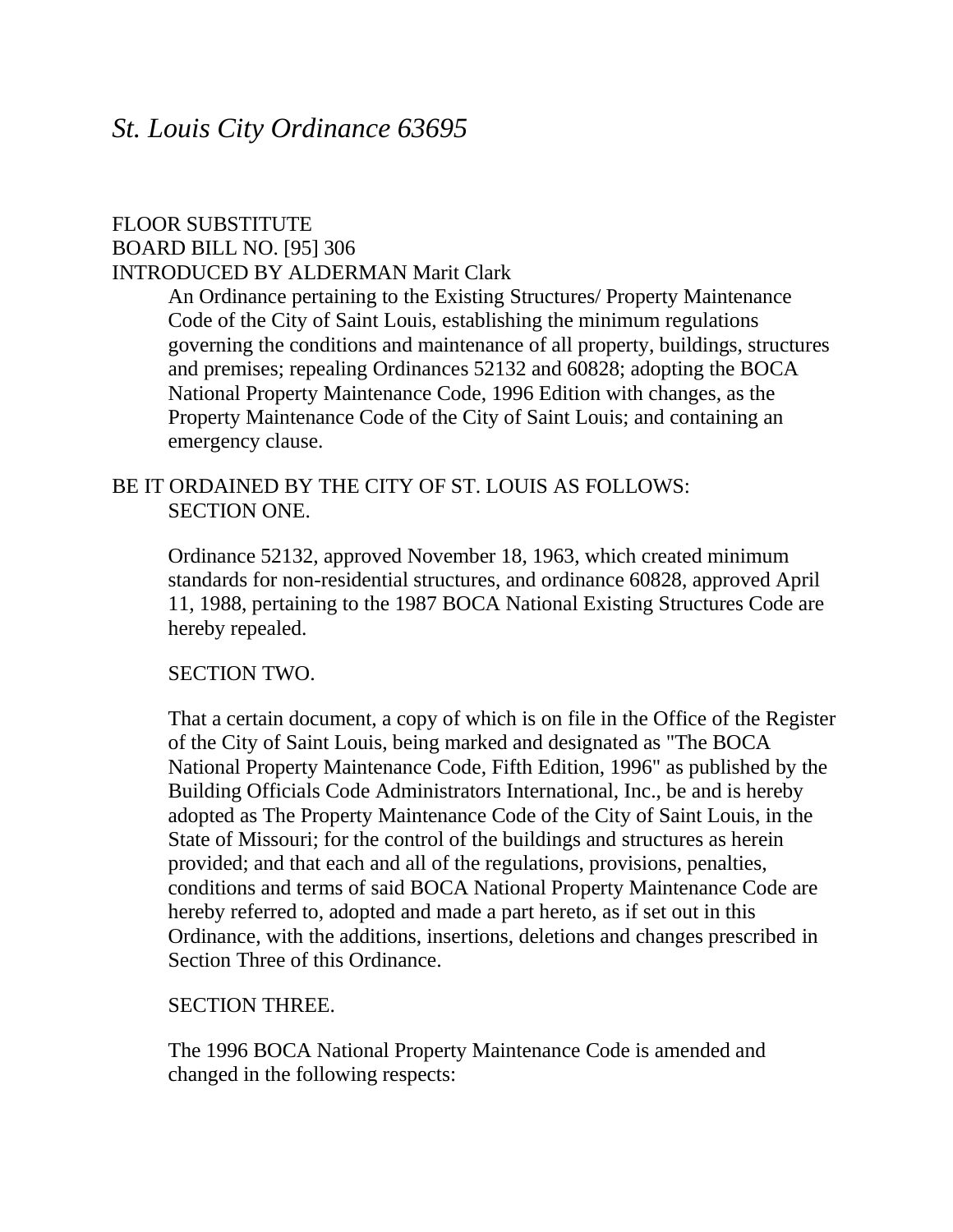Change Chapter One to read as follow:

CHAPTER 1

#### ADMINISTRATION

#### SECTION PM-101.0 GENERAL

PM-101.1 Title: These regulations shall be known as the Property Maintenance Code of the City of Saint Louis, Missouri, hereinafter referred to as "this code."

PM-101.2 Scope: This code is to protect the public health, safety and welfare in all existing structures, residential and non-residential, and on all existing premises by establishing minimum requirements and standards for premises, structures, equipment and facilities for, light, ventilation, space, heating, sanitation, protection from the elements, life safety, safety from fire and other hazards, and for safe and sanitary maintenance; fixing the responsibility of owners, operators and occupants; regulating the occupancy of existing structures and premises, and providing for administration, enforcement and penalties.

PM-101.3 Intent: This code shall be construed to secure its expressed intent, which is to insure public health, safety and welfare insofar as they are affected by the continued occupancy and maintenance of structures and premises. Existing structures and premises that do not comply with these provisions shall be altered or repaired to provide a minimum level of health and safety as required herein.

PM-101.4 Referenced standards: The standards referenced in this code and listed in Chapter 8 of the 1996 BOCA Property Maintenance Code shall be considered part of the requirements of this code to the prescribed extent of each such reference. Where differences occur between provisions of this code and referenced standards, the provisions of this code shall apply.

PM-101.5 Existing remedies: The provisions in this code shall not be construed to abolish or impair existing remedies of the City of Saint Louis or its officers or agencies relating to the removal or demolition of any structure which is dangerous, unsafe and unsanitary.

PM-101.6 Workmanship: All repairs, maintenance work, alterations or installations shall be executed and installed in a workmanlike manner.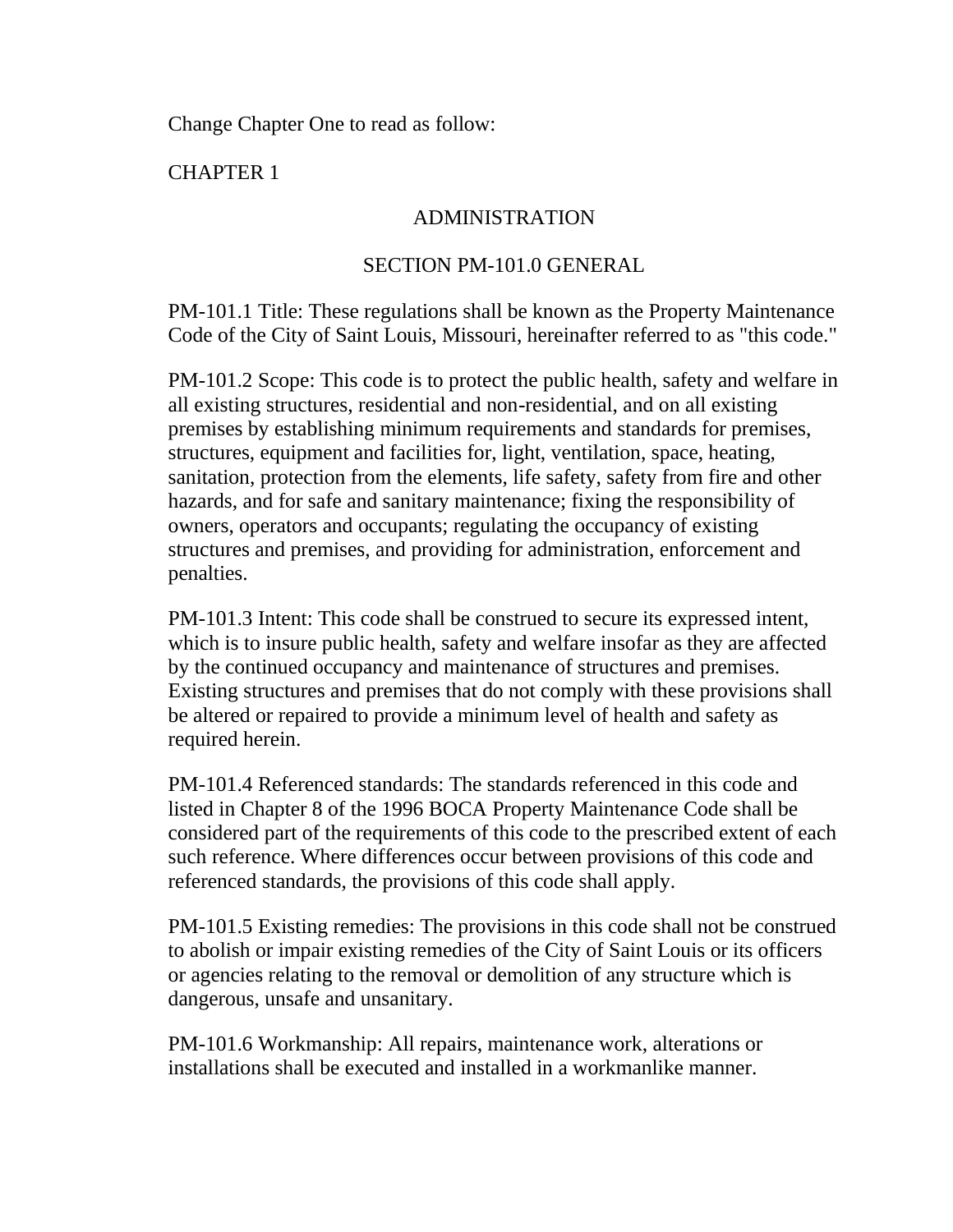PM-101.7 Application of other codes: Any repairs, additions or alterations to a structure, or changes of occupancy, shall be done in accordance with the procedures and provisions of the building, plumbing and mechanical codes and NFiPA 70 listed in Chapter 8.

# SECTION PM-102.0 VALIDITY

PM-102.1 Validity: If any section, subsection, paragraph, sentence, clause or phrase of this code shall be declared invalid for any reason whatsoever, such decision shall not affect the remaining portions of this code which shall continue in full force and effect, and to this end the provisions of this code are hereby declared to be severable.

PM-102.2 Saving clause: This code shall not affect violations of any other ordinance, code or regulation existing prior to the effective date hereof, and any such violation shall be governed and shall continue to be punishable to the full extent of the law under the provisions of those ordinances, codes or regulations in effect at the time the violation was committed.

# SECTION PM-103.0 MAINTENANCE

PM-103.1 Required: All equipment, systems, devices and safeguards required by this code or a previous ordinance or code for the structure or premises when erected or altered shall be maintained in good working order. The requirements of this code are not intended to provide the basis for removal or abrogation of fire protection and safety systems and devices in existing structures.

# PM-104.0 APPROVAL

PM-104.1 Approved materials and equipment: All materials, equipment and devices approved by the code official shall be constructed and installed in accordance with such approval.

PM-104.2 Modifications: Where there are practical difficulties involved in carrying out provisions of this code, the Building Commissioner shall have the right to vary or modify such provisions upon written application of the owner or owner's representative to the Building Commissioner, provided that the spirit and intent of the law is observed and that the public health, safety and welfare is assured.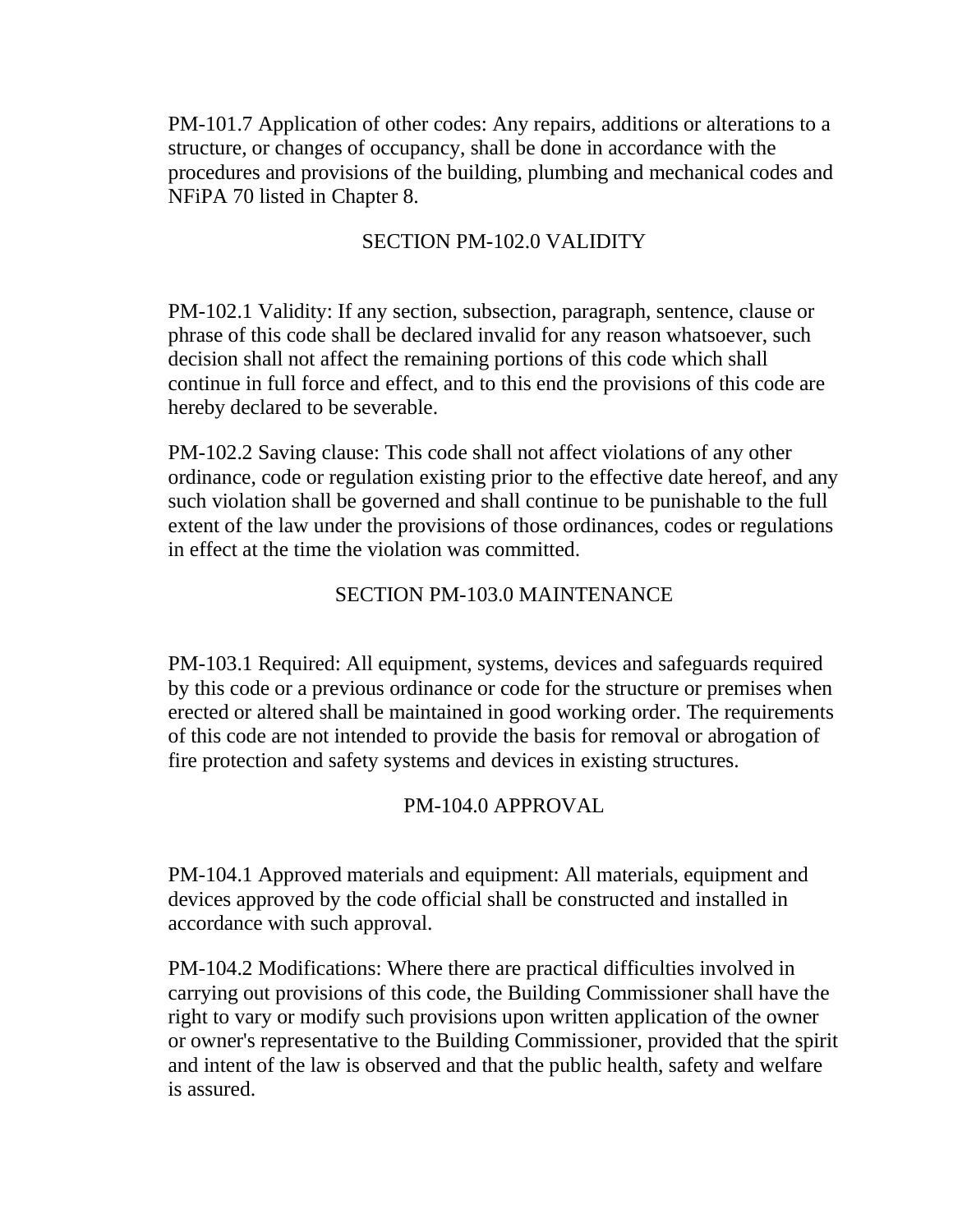PM-104.3 Alternative materials and equipment: The provisions of this code are not intended to prevent the installation of any material or method of construction not specifically prescribed by this code, provided that any such alternative has been approved. An alternative material or method of construction shall be approved when the code official finds that the proposed design is satisfactory and complies with the intent of the provisions of this code, and that the material, method of work offered is, for the purpose intended, at least the equivalent of that prescribed in this code in quality, strength, effectiveness, fire resistance, durability and safety.

PM-104.4 Research and investigations: Sufficient technical data shall be submitted to substantiate the proposed installation of any material or assembly. If it is determined that the evidence submitted is satisfactory proof of performance for the proposed installation, the code official shall approve such alternative subject to the requirements of this code. The costs of all tests, reports and investigations required under these provisions shall be paid by the applicant.

PM-105.0 DUTIES AND POWERS OF CODE OFFICIAL

PM-105.1 General: The code official shall enforce all the provisions of this code.

PM-105.2 Notices and orders: The code official shall issue all necessary notices or orders to ensure compliance with the code.

PM-105.3 Right of entry: The code official is authorized to enter the structure or premises at reasonable times to inspect. Prior to entering into a space not otherwise open to the general public, the code official shall make a reasonable effort to locate the owner or other person having charge or control of the structure or premises, present proper identification and request entry. If requested entry is refused or not obtained, the code official shall pursue recourse only as provided by law.

PM-105.4 Access by owner or operator: Every occupant of a structure or premises shall give the owner or operator thereof, or agent or employee, access to any part of such structure or its premises at reasonable times for the purpose of making such inspection, maintenance, repairs or alterations as are necessary to comply with the provisions of this code.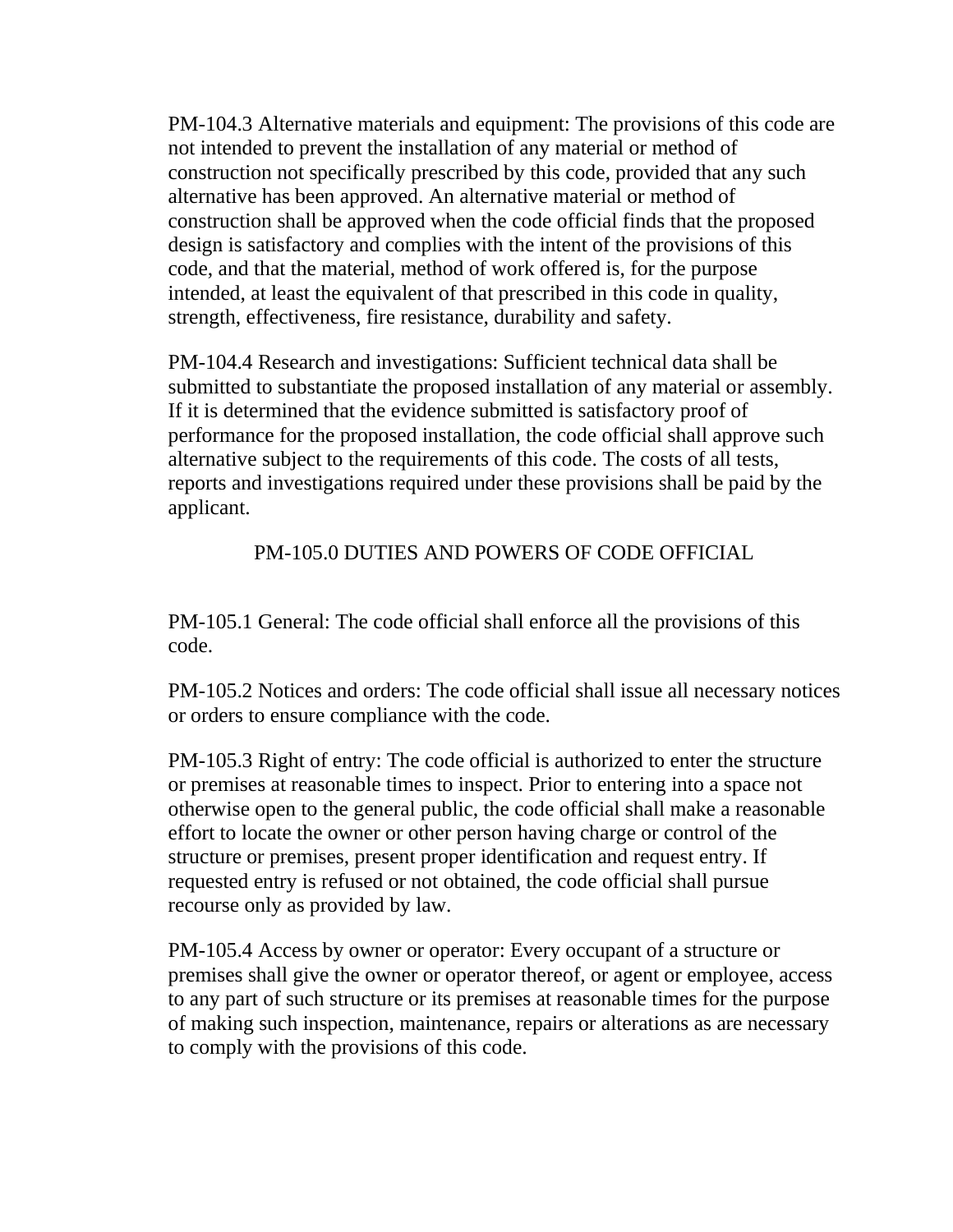PM-105.5 Identification: The code official shall carry proper identification when inspecting structures or premises in the performance of duties under this code.

PM-105.6 Rule-making authority: The Building Commissioner shall have power as necessary in the interest of public health, safety and general welfare, to adopt and promulgate rules and regulations to interpret and implement the provisions of this code to secure the intent thereof and to designate requirements applicable because of local climatic or other conditions. Such rules shall not have the effect of waiving structural or fire performance requirements specifically provided for in this code or of violating accepted engineering practice involving public safety.

PM-105.7 Organization: The code official shall appoint such number of officers, technical assistants, inspectors and other employees as shall be necessary for the administration of this code and as authorized by the appointing authority.

PM-105.8 Restriction of employees: An official or employee connected with the enforcement of this code, except one whose only connection is that of a member of the Board of Building Appeals established under the Building Code, shall not be engaged in or directly or indirectly connected with the furnishing of labor, materials or appliances for the construction, alteration or maintenance of a building, or the preparation of construction documents thereof, unless that person is the owner of the building; nor shall such officer or employee engage in any work that conflicts with official duties or with the interests of the department.

PM 105.9 Relief from personal responsibility: The code official and employees charged with the enforcement of this code, while acting for the City of Saint Louis, shall not thereby be rendered liable personally, and are hereby relieved from all personal liability for any damage accruing to persons or property as a result of any act required or permitted in the discharge of official duties. Any suit instituted against any code official or employee because of an act performed in the lawful discharge of duties and under the provisions of this code shall be defended by the legal representative of the City of Saint Louis until the final termination of the proceedings. The code official or any employees shall not be liable for any cost in or arising from any action, suit or proceeding that is instituted in pursuance of the provisions of this code. Any code official or employee of the Division of Building and Inspection, Department of Public Safety, acting in good faith and without malice, shall be free from liability for acts performed under any of its provisions or by reason of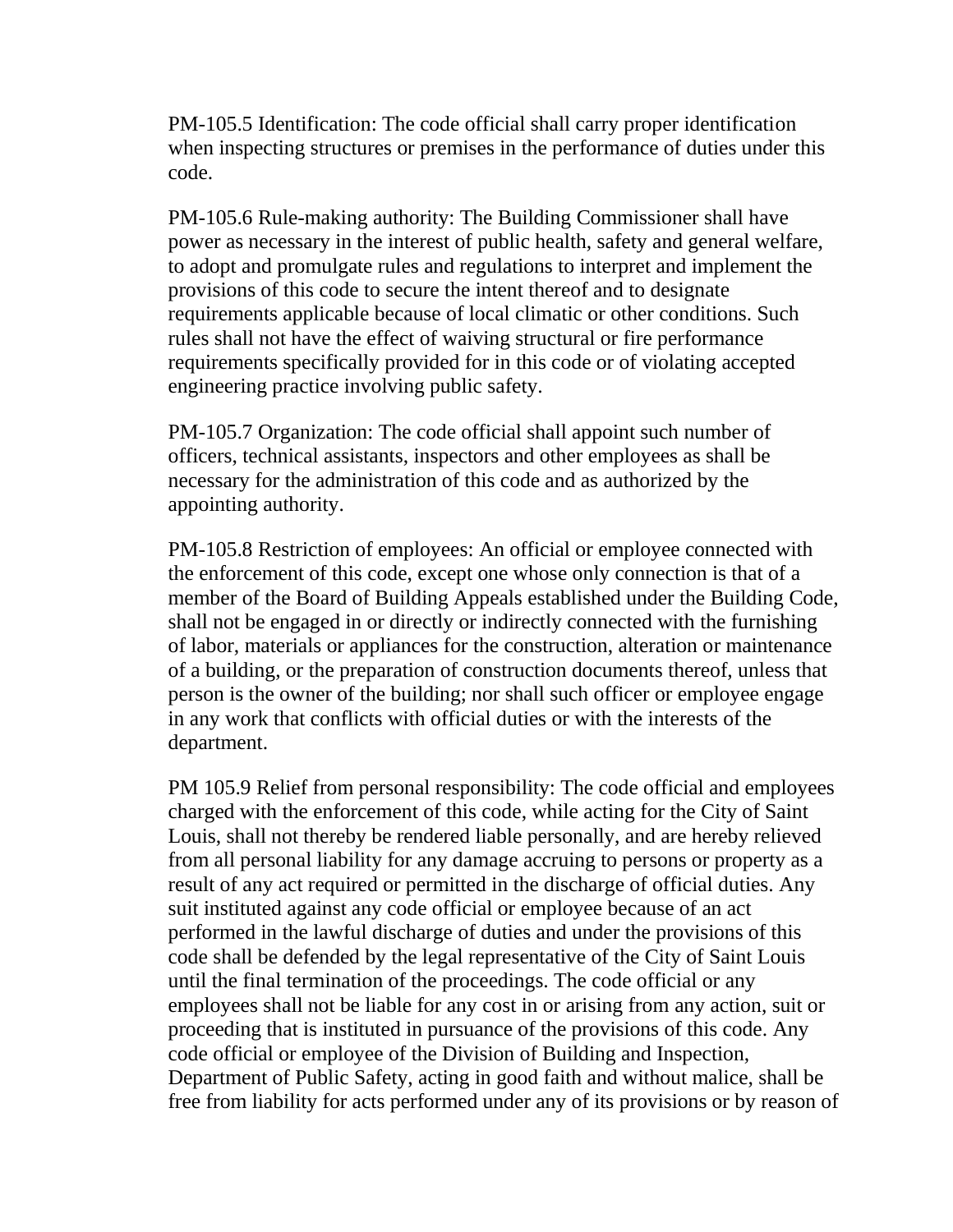any act or omission in the performance of official duties in connection therewith. The above protection shall also extend to former employees for work performed during their period of employment with the City of Saint Louis.

PM-105.10 Nuisance: The code official is authorized to enter and inspect every room, building, structure, inhabitable structure, or portion thereof which constitutes a nuisance as defined herein, within forty-eight (48) hours of being notified by the Police Department that such condition exists. The Police Department shall notify the code official of a nuisance property within twentyfour (24) hours of identifying such property. If the owner or occupant of said building refuses to permit an inspection, the code official shall immediately condemn for occupancy the building or structure, or portion thereof, and issue a non-appealable order to vacate. In the event that any person refuses to leave, interferes with the evacuation of other occupants, or continues any operation within said building or structure, or portion thereof, after having been given an evacuation order by the code official, it shall be the duty of the Police Department to immediately remove such person from said building or structure and prevent anyone from reentering the building or structure until such time as the Police Department has been notified by the code official that the order to condemn for occupancy has been rescinded. The code official shall immediately rescind the condemnation order, issued herein, upon the completion of the inspection authorized by this section. For purposes of this section a nuisance shall be defined as any violation of this ordinance which if not promptly corrected will constitute a fire hazard or a serious threat to the life, health or safety of the occupants of the building, structure, or portion thereof in which the violations occur.

#### SECTION PM-106.0 VIOLATIONS

PM 106.1 Unlawful acts: It shall be unlawful for any person, firm or corporation to erect, construct, alter, extend, repair, remove, demolish, maintain, fail to maintain, provide, fail to provide, occupy, let to another to occupy or permit another person to occupy any premises, property, structure or equipment regulated by this code, or cause same to be done, contrary to or in conflict with or in violation of any of the provisions of this code, or to fail to obey a lawful order of the code official, or to remove or deface a placard or notice posted under the provisions of this code.

PM-106.2 Penalty: Any person, firm or corporation who shall violate any provision of this code, or fail to comply with any of the provisions thereof, shall be guilty of a misdemeanor, and, upon conviction thereof, be subject to a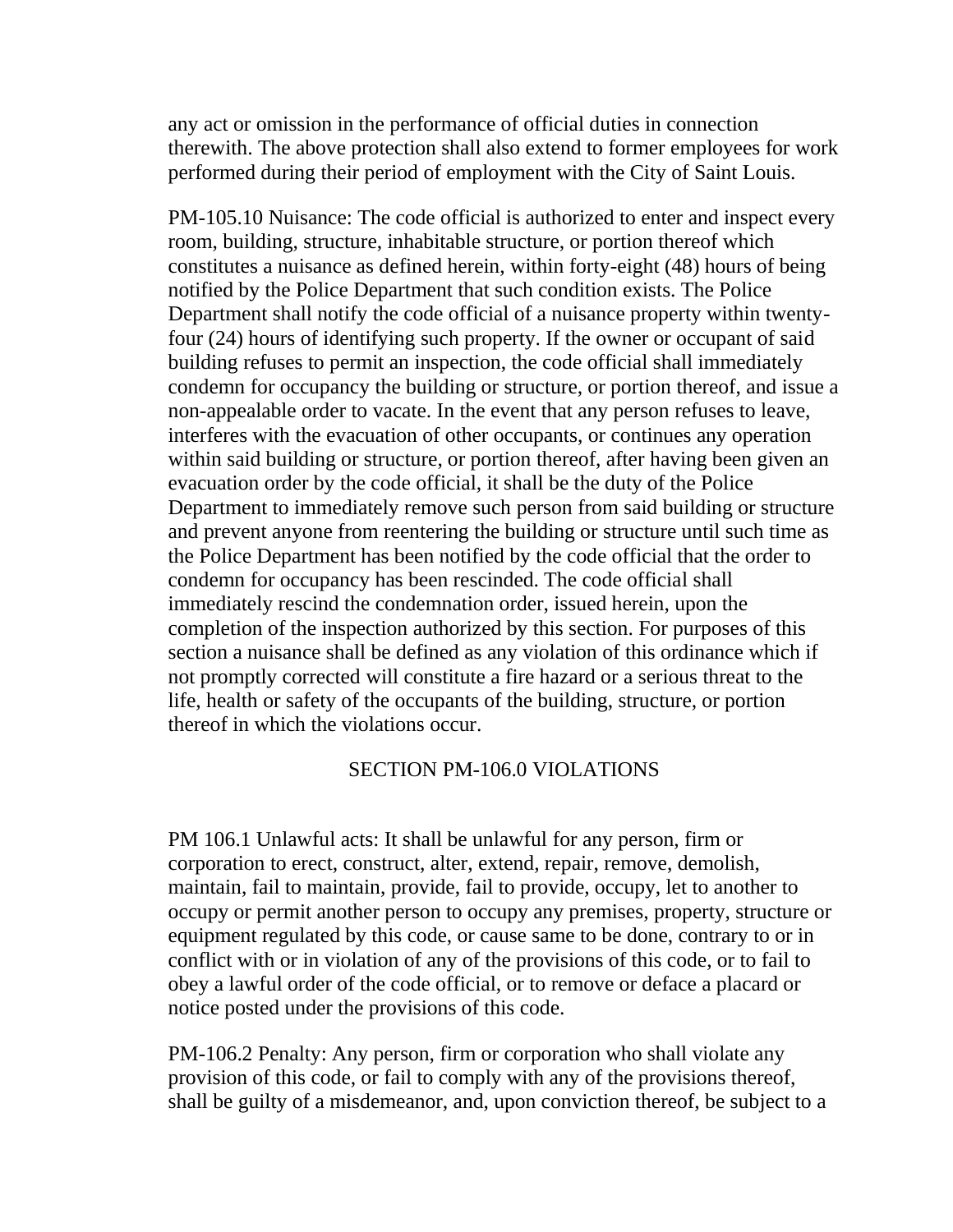fine of not more than five hundred dollars (\$500) or imprisonment not exceeding thirty (30) days; or both such fine and imprisonment. Each day that a violation continues shall be deemed a separate offense.

PM-106.3 Prosecution: In case of any unlawful acts the code official shall institute an appropriate action or proceeding at law to exact the penalty provided in Section PM-106.2. Also, the code official may ask the City Counselor to proceed at law or in equity against the person responsible for the violation for the purpose of ordering that person:

1. To restrain, correct or remove the violation or refrain from any further execution of work;

2. To restrain or correct the erection, installation, maintenance, repair or alteration of such structure;

3. To require the removal of work in violation; or

4. To prevent the occupancy of the structure that is not in compliance with the provisions of this code.

# SECTION PM-107.0 NOTICES AND ORDERS

PM-107.1 Notice to owner or to person or persons responsible: Whenever the code official determines that there has been a violation of this code or has grounds to believe that a violation has occurred, notice shall be given to the owner or the person or persons responsible therefore in the manner prescribed in Sections PM-107.2 and PM-107.3.

PM-107.2 Form: Such notice prescribed in Section PM-107.1 shall:

1. Be in writing;

2. Include a description of the real estate sufficient for identification;

3. Include a statement of the reason or reasons why the notice is being issued;

4. Include a correction order allowing a reasonable time for the repairs and improvements required to bring the dwelling unit or structure into compliance with the provisions of this code.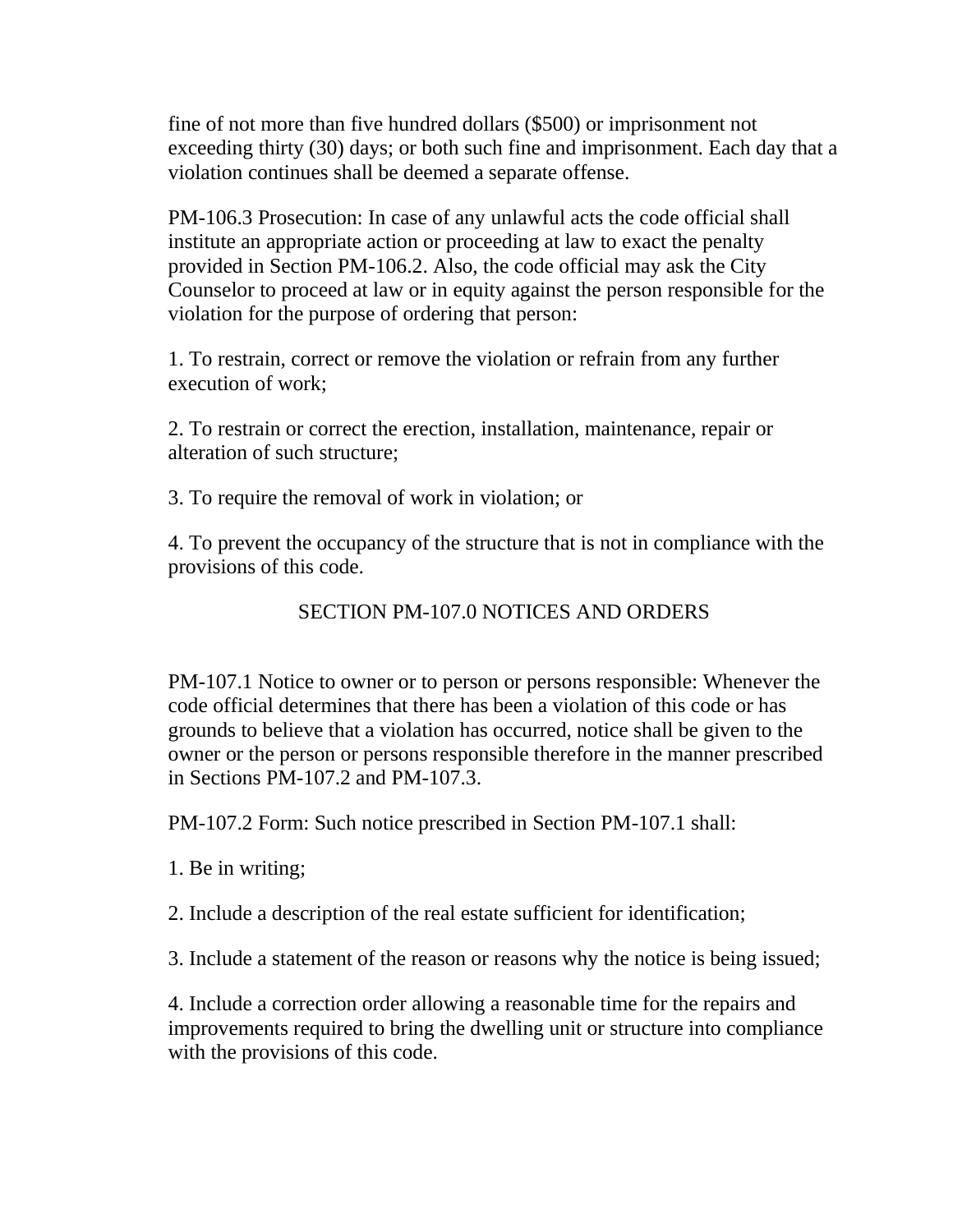PM-107.3 Method of service: The notice to the owner of the building, structure or premise found to be in violation of this code by the code official, shall be directed to the owner or owners of such building, structure or premise as recorded most recently in the City of Saint Louis Assessor's Office. The notice shall be served in one of the following ways:

1. Delivered directly to owner or owners;

2. By posting a copy of said notice upon the building, structure or premise;

3. By mailing a copy of said notice by regular mail, postage prepaid, direct to the owner or owner's place of business or the address currently recorded in the Assessor's Office of the City of Saint Louis;

4. By publication in a newspaper of general circulation in the City of Saint Louis.

PM-107.4 Penalties: Penalties for noncompliance with orders and notices shall be as set forth in Section PM-106.2

PM-107.5 Transfer of ownership: It shall be unlawful for the owner of any dwelling unit or structure who has received a compliance order or upon whom a notice of violation has been served to sell, transfer, mortgage, lease or otherwise dispose of to another until the provisions of the compliance order or notice of violation have been complied with, or until such owner shall first furnish the grantee, transferee, mortgagee or lessee a true copy of any compliance order or notice of violation issued by the code official and shall furnish to the code official a signed and notarized statement from the grantee, transferee, mortgagee or lessee acknowledging the receipt of such compliance order or notice of violation and fully accepting the responsibility without condition for making the corrections or repairs required by such compliance order or notice of violation.

# SECTION PM-108.0 UNSAFE STRUCTURES

PM 108.1 Securing structures: The code official shall be permitted to order the owner of a vacant or partially vacant building or structure that is open and unsecured, in whole or in part, to secure all openings of said building or structure in accord with Section 119.0 of the Building Code of the City of Saint Louis. If the owner or owners fail to comply with the order of the code official within seven (7) calendar days, and in such a manner as provided by code, then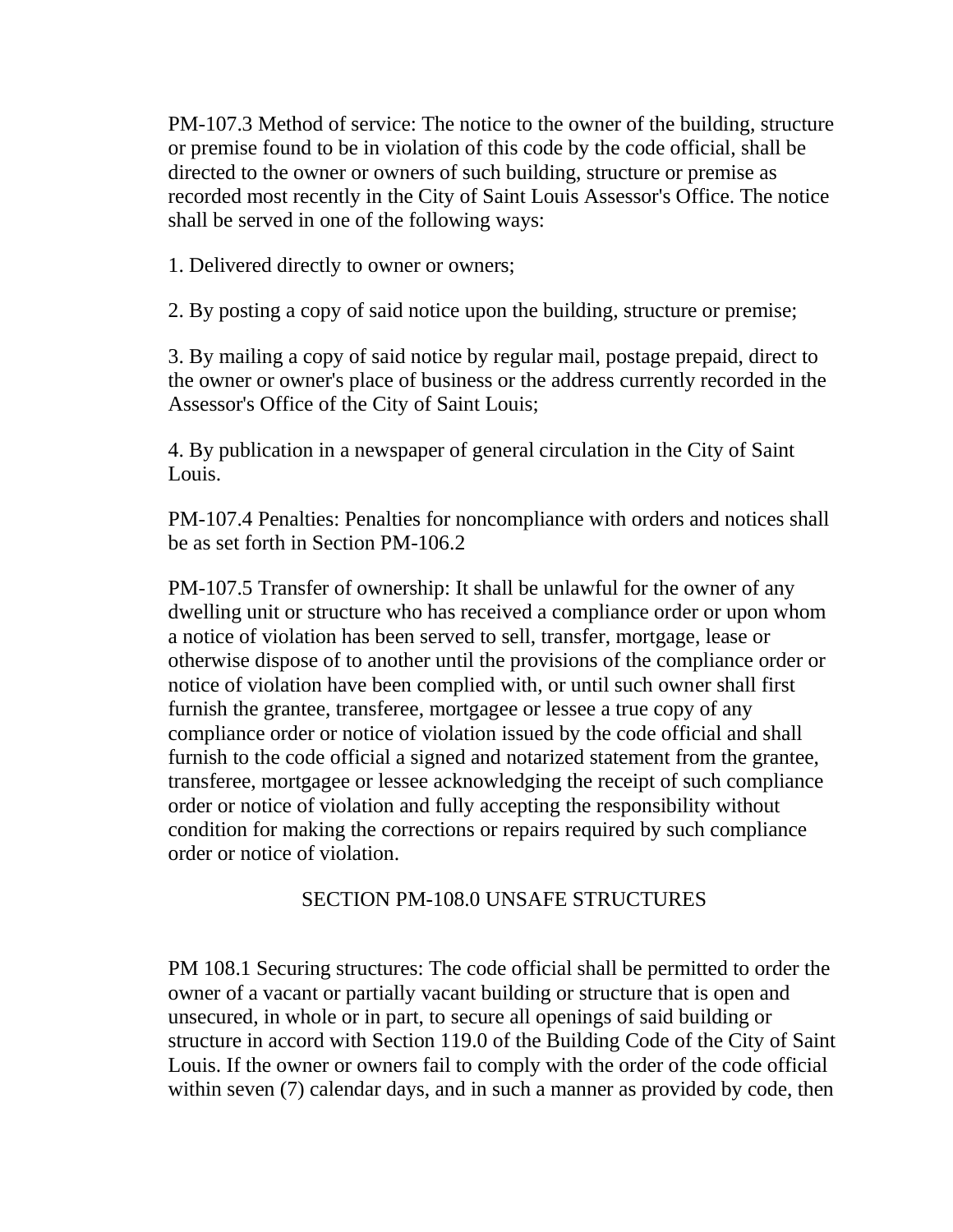such owner or owners shall have violated this code, and the code official may forthwith, subject to funds availability, proceed to undertake and complete the work specified in that order. Billing, liens and cost recovery shall be in accord with Section 119.6 of the Saint Louis Building Code.

PM-108.2 Declaration of emergency securing: The code official may declare an emergency to exist which shall waive the required seven (7) calendar day owner compliance period, and allow the code official to immediately cause the securing of open hazardous structures by placarding a notice on the structure and after a twenty four (24) hour period, causing the securing. Lien and recovery of costs shall be in accord with applicable sections of the City of Saint Louis Building Code. In extreme imminent public safety conditions, the twenty four (24) hour period need not be observed.

# SECTION PM-109.0 RIGHT TO APPEAL

PM-109.1 Appeals: Any person aggrieved by the decision of the code official or the Saint Louis Health Commissioner may appeal any decision related to this code to the Board of Building Appeals in the manner prescribed in the Building Code of the City of Saint Louis.

Add or modify within Section PM-202.0 GENERAL DEFINITIONS as follows:

Building Code: The building code officially adopted by the City of Saint Louis, or other such codes officially designated for the regulation of construction, alteration, addition, repair, removal, demolition, use, location, occupancy and maintenance of buildings, structures and premises.

Code official: The officials charged with the administration and enforcement of this code. These shall jointly be the Building Commissioner and the Health Commissioner of the City of Saint Louis, or any of their duly authorized representatives.

Common exit: An exit that serves two or more dwelling units.

Dwellings:

Hotel: Any building containing 20 or more guest rooms intended or designed to be used, or which are used, rented or hired out to be occupied, or which are occupied for sleeping purposes.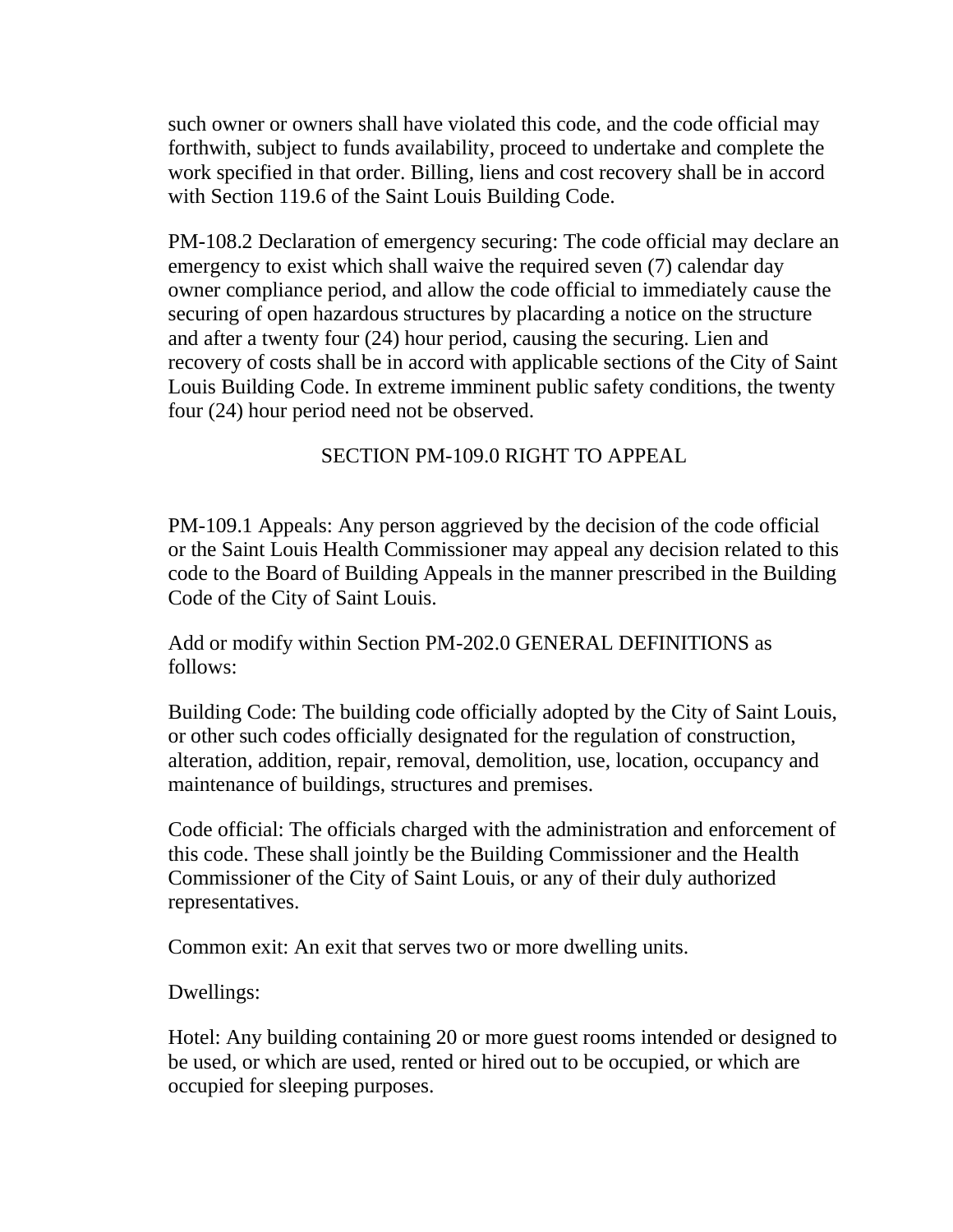One-family dwelling: A building containing one dwelling unit. Two-family dwelling: A building containing two dwelling units. Rooming house: A building arranged or occupied for lodging, with or without meals, for compensation.

Family: A person or group of persons immediately related by blood, marriage or adoption, living as a single housekeeping unit; or a group of not more than three (3) persons not necessarily related by blood, marriage or adoption, living as a single housekeeping unit; or a group of eight (8) or fewer unrelated mentally or physically handicapped persons, which may also include two (2) additional persons acting as house parents or guardians who need not be related to each other or to any of the mentally or physically handicapped persons residing in the home.

Add or modify within Section PM-302.0 DEFINITIONS as follows:

Owner: Any person, agent, operator, collector of rent, firm, or corporation having a legal or equitable interest in the property; or recorded in the official records of the Assessor's Office of the City of the City of Saint Louis as holding title to the property; or otherwise having control of the property, including the guardian of the estate of any such person, and the executor or administrator of the estate of such person if ordered to take possession of real property by a court.

Delete definition of Public nuisance as defined in Section PM-302.0.

Change Section PM 303.3 to read as follows:

PM 303.3 Private property public assessable areas: All sidewalks, steps, driveways, parking spaces and similar paved areas on private property where accessible by the public shall be kept in a proper state of repair, free of all snow, ice, mud, overhanging trees and shrubs which obstruct walkways, and other debris and shall be maintained free of hazardous conditions. If any sidewalk or driveway or portion thereof on private property by virtue of its state of repair shall constitute a danger to public health and safety, the sidewalk or driveway or portion thereof shall be replaced. Steps shall comply with the requirements for exterior stairs.

Whenever off-street parking is permitted in any dwelling district behind the building line, the parking area, including the driveway to said parking area, if 1000 or more square feet, shall be paved with concrete, bituminous material or an equivalent surface approved by the code official, and any new off-street parking and loading areas, including a driveway behind the building line, must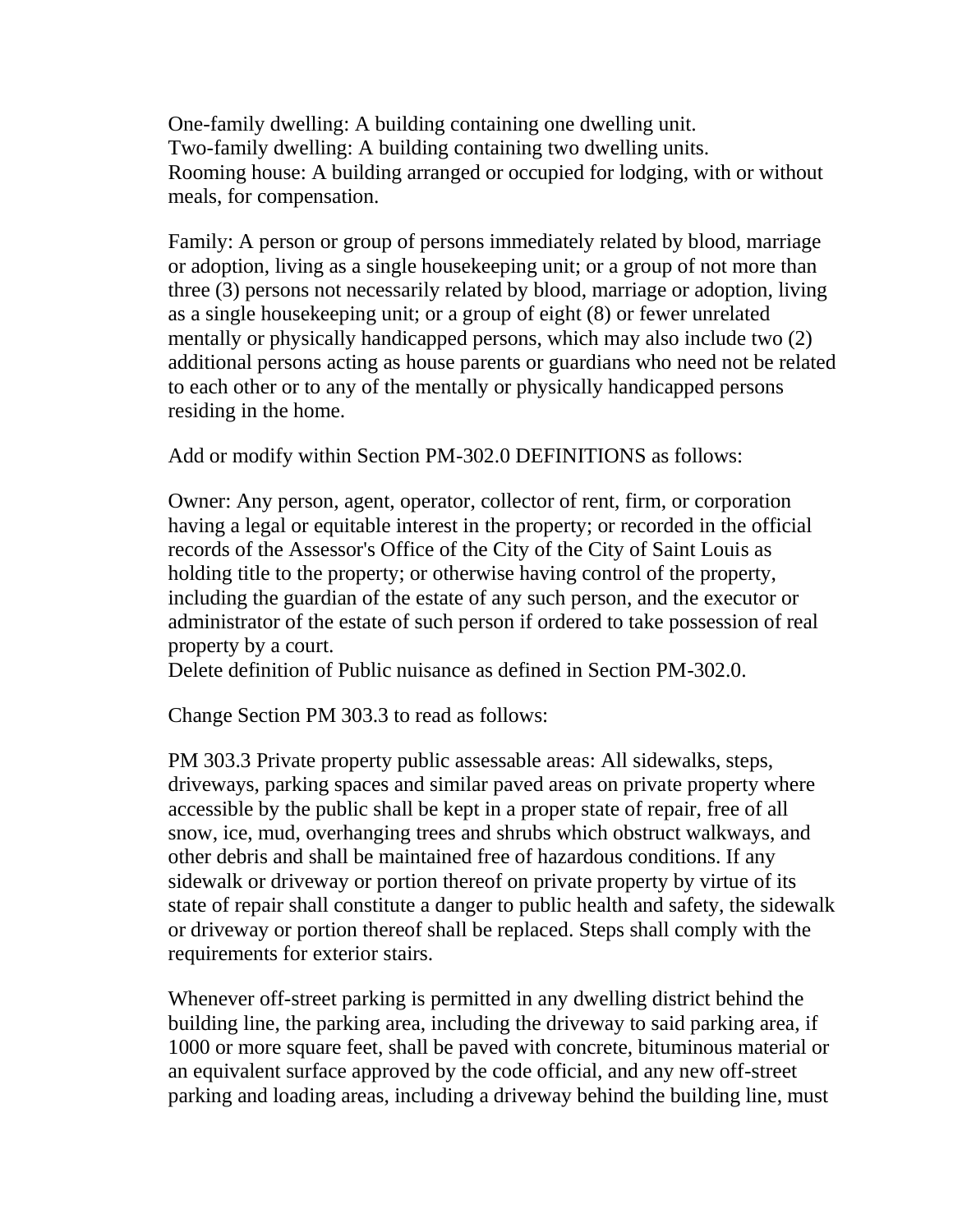be constructed to conform with the building code. Any said off-street parking areas and driveways for said parking areas existing at the date of the passage of this ordinance shall be of a surface approved by the code official. Any existing off-street parking areas that are enlarged or changed in any manner that results in the total parking area, including the driveway to said parking area, to be 1000 or more square feet, the entire parking area and driveway shall be paved with concrete, bituminous material or an equivalent surface approved by the code official.

Change Sections PM-303.4 through PM-303.6 to read as follows:

PM-303.4 Weeds: Control of weeds shall be the responsibility of the Forestry Division.

PM-303.5 Rat harborage: Control of rats and their harborage shall be regulated by the Health Department.

PM-303.6 Exhaust vents: Location and usage of exhaust vents shall be as regulated in the Mechanical Code as listed in Chapter 8.

Change Section PM 303.8 to read as follows:

PM 303.8 Motor vehicles, residential areas: Except as provided in other regulations, no currently unregistered or uninspected, derelict or abandoned motor vehicle shall be parked on any property, and no such vehicle shall at any time be in a state of major disassembly, disrepair or shall it be in the process of being stripped or dismantled. No vehicle of any type shall at any time undergo major overhaul, including body work, in a residential district unless such work is provided in a structure or similarly enclosed area designed and approved for such purposes. (See also Ordinance 60505).

Add Section PM-303.9 to read as follows:

PM-303.9 Motor vehicles, non-residential areas: Except as provided in other regulations and approved by the code official, no currently unregistered or uninspected, derelict or abandoned motor vehicle shall be permitted on any property in a nonresidential district, and no such vehicle shall at any time be in a state of major disassembly or disrepair; nor shall it be in the process of being stripped or dismantled. (See also Ordinance 60505). Change Section PM-304.2 to read as follows: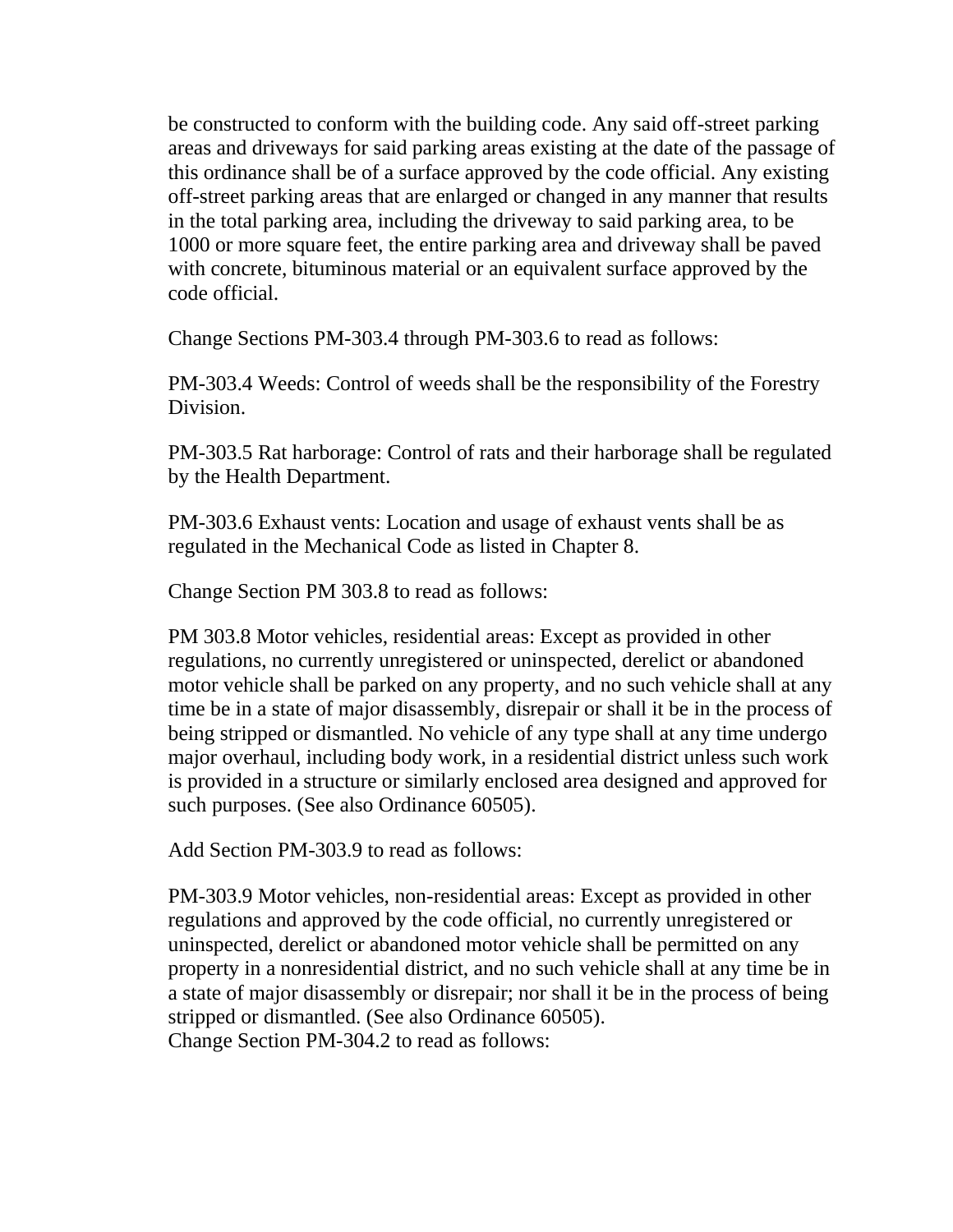PM 304.2 Exterior painting: All wood and metal surfaces, including but not limited to, window frames, doors, door frames, cornices, porches and trim shall be maintained in good, clean and sanitary condition. Peeling, flaking and chipped paint shall be eliminated and surfaces repainted.

Add Section PM-304.2.1 to read as follows:

PM 304.2.1 Graffiti: Graffiti shall be obliterated or removed if it is obscene, profane or pertains to ethnic, religious or racial defamation.

Change Section PM 304.3 to read as follows: PM 304.3 Street numbers: For regulations on the size and location of street numbers refer to Ordinance 60314.

Change Section PM 304.6 to read as follows:

PM 304.6 Exterior walls: Every exterior wall shall be free of holes, breaks, loose or rotting boards or timbers, and any other conditions which might admit rain or dampness to the interior portion of the walls or to the occupied spaces of the building. All exterior surface materials, including wood, composition or metal siding, shall be maintained weatherproof and shall be properly surface coated when required to prevent deterioration. Tuckpointing shall not be loose or missing.

Change Section PM-304.7 to read as follows:

PM-304.7 Roofs and drainage: The roof and flashing shall be sound, tight and not have defects that admit rain. Roof drainage shall be adequate to prevent dampness or deterioration in the walls or interior portion of the structure. Roof drains, gutters and downspouts shall be maintained in good repair and free from obstructions. Roof water shall not be discharged in a manner that adversely affects adjacent property.

Change Section PM-304.15 to read as follows:

PM-304.15 Insect screens: During the period from April 1 to November 1, every door, window and other outside opening utilized or required for ventilation purposes serving any structure containing habitable rooms, food preparation areas, food service areas, or any areas where products to be included or utilized in food for human consumption are processed, manufactured, packaged or stored, shall be supplied with approved tightly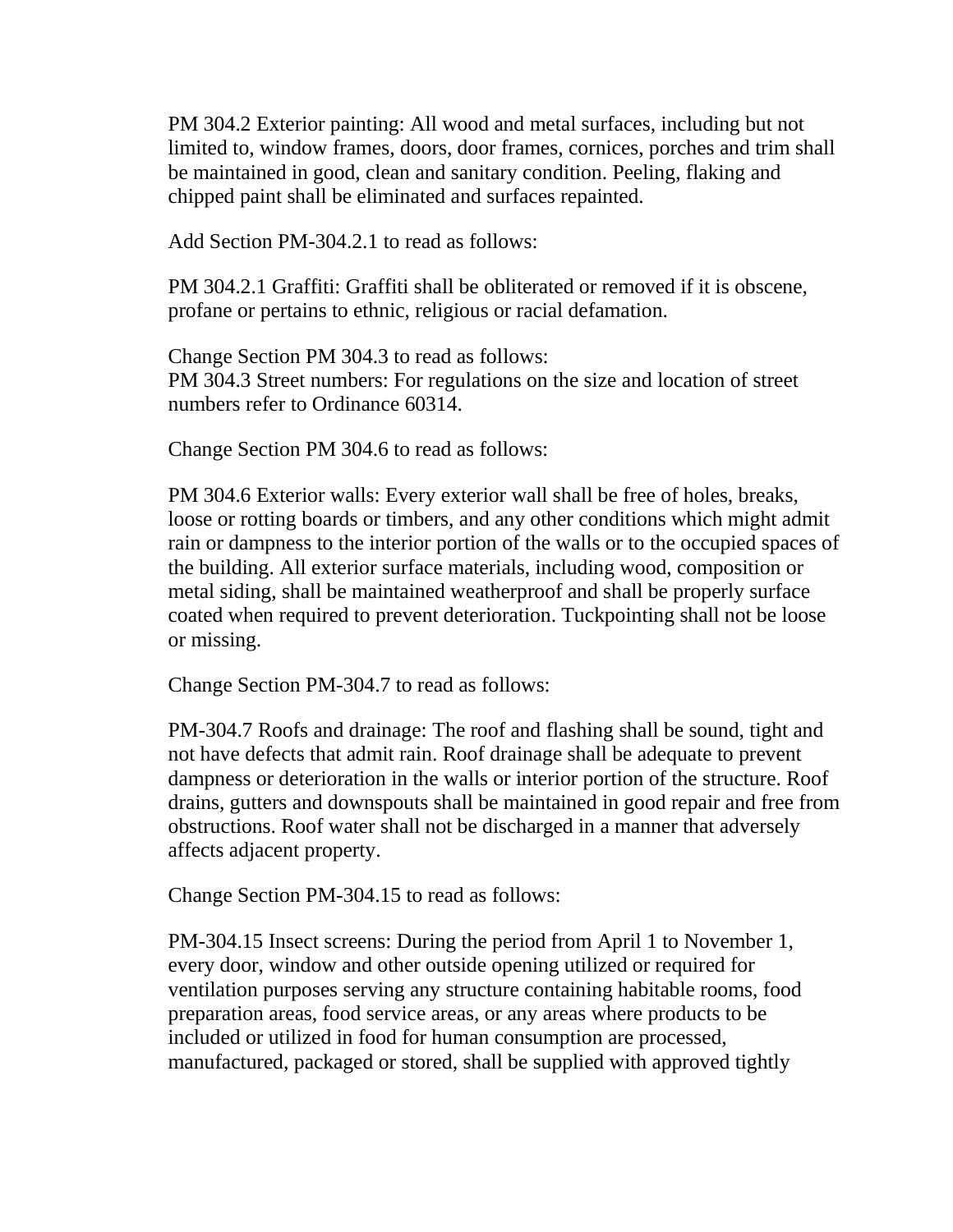fitting screens of not less than 16 mesh per inch and every swinging door shall have a self-closing device in good working condition.

Exception: Screen doors shall not be required where other approved means, such as air curtains or insect repellent fans are employed.

Delete Section PM-304.18 which deals with Guards for basement windows.

Change Section PM 305.4 to read as follows:

PM 305.4 Lead-based paint: Primary enforcement of lead-based paint regulations shall be by the Saint Louis Health Department.

Change Section PM-306.1 to read as follows:

PM-306.1 General: The control of rubbish and garbage shall be the responsibility of the Health Department.

Delete Sections PM-306.2 through PM-306.3.2.

Change Section PM-307.0 to read as follows:

# SECTION PM-307.0 EXTERMINATION

PM-307.1 Owner: The owner of any structure shall be responsible for extermination of rats, insects or other pests within the structure prior to renting, leasing or selling the structure. Primary enforcement of Section PM-307.0 is by the Saint Louis Health Department.

PM-307.2 Single occupancy: The owner and/or occupant of a structure containing a single dwelling unit or of a single non-residential structure shall be equally responsible for the extermination of any insects, rodents or other pests in the structure or on the premises.

PM-307.3 Continued rodent infestation: Continuing or repeated incidents of rodent infestation determined from the official records shall require the installation of rat and vermin proof walls. The rat and vermin proof walls shall be installed in accordance with the Building Code.

Change Section PM-405.3 to read as follows:

PM-405.3 Area for sleeping purposes: Every room occupied for sleeping purposes by one occupant shall contain at least 70 square feet (7 m2) of floor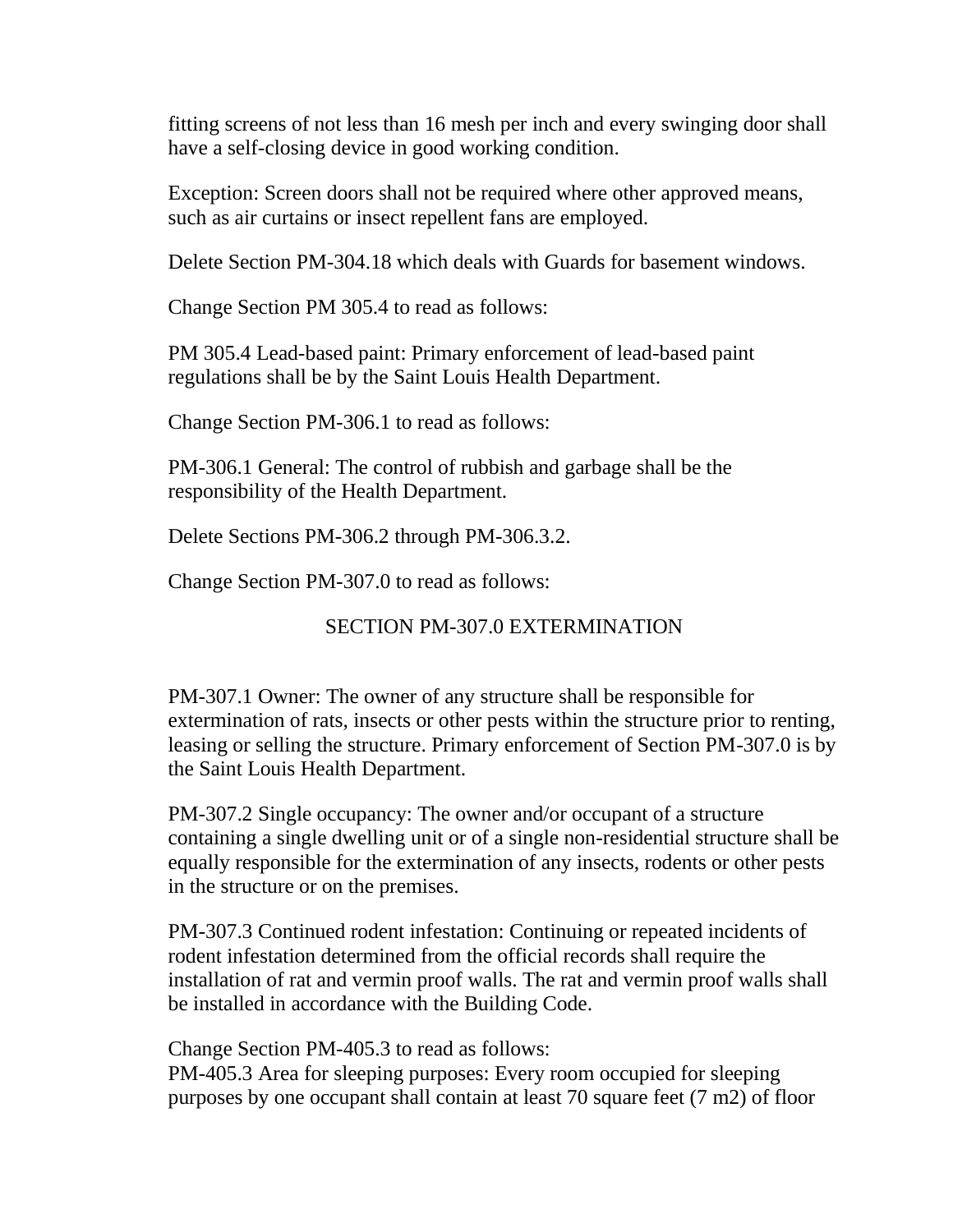area, and every room occupied for sleeping purposes by more than one person shall contain at least 50 additional square feet (5 m2) of floor area for each additional occupant thereof.

Change PM 405.6 to read as follows:

PM 405.6 Combined spaces: Combined living room and dining room spaces shall comply with the requirements of Table PM 405.5 if the total area is equal to that required for separate rooms and if the space is so located that it functions as a combination living room/dining room. This option is also applicable for a combination kitchen/dining room.

Delete Section PM-405.10. as printed.

Add Section PM 504.3 to read as follows:

PM 504.3 Partitions: Every nonresidential structure that requires or supplies a water closet shall provide within the toilet room partitions, enclosures or compartments for privacy and shall comply with fixture clearance requirements of the plumbing code as adopted by the City of Saint Louis for such installations.

Change Section PM-508.0 to read as follows:

#### SECTION PM-508.0 STORM DRAINAGE

PM-508.1 General: Drainage of roofs and paved areas, yards and courts, and other open areas on the premises shall not be discharged in a manner that adversely affects adjacent property.

PM 508.2 Gutters and downspouts: All gutters and downspouts must be maintained so as to function properly and must be sewer connected where existing drain connections are provided. Garages, room additions, primary and accessory structures with a roof watershed of less than five hundred fifty (550) square feet need not be sewer connected.

Add Section PM 601.2.1 to read as follows:

PM 601.2.1 Enforcement: The Health Department of the City of Saint Louis is the principal enforcement agency of Section PM 602.0.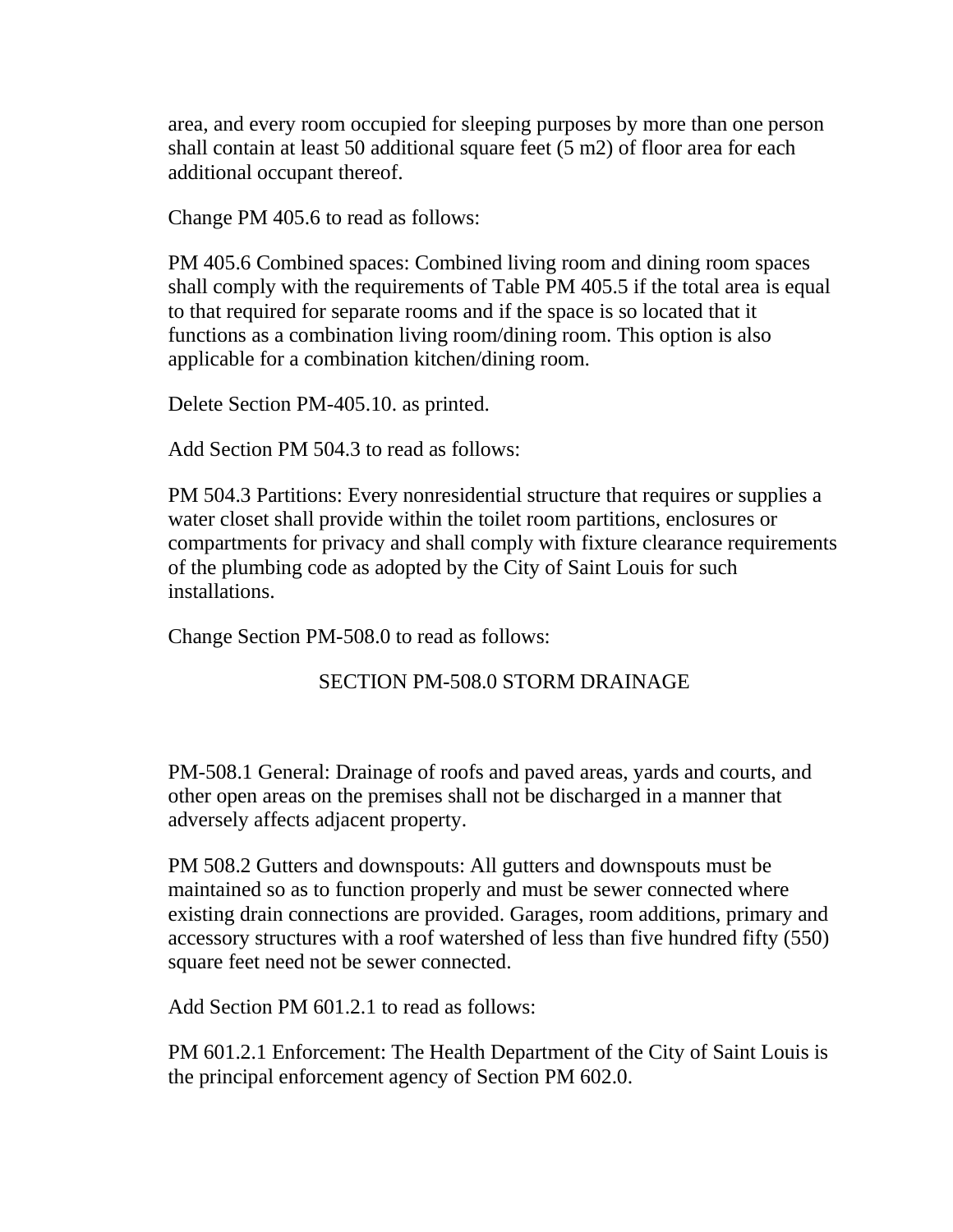Change PM-602.2.1 to read as follows:

PM-602.2.1 Heat supply: Every owner and operator of any building who rents, leases or lets one or more dwelling unit, rooming unit, dormitory or guestroom on terms, either expressed or implied, to furnish heat to the occupants thereof shall supply sufficient heat during the period from October 1 to April 30 to maintain the room temperatures specified in Section PM-602.2 during the hours between 6:30 a.m. and 10:30 p.m. of each day and not less than 60 degrees F. (16 degrees C.) during other hours.

Change PM-602.3 to read as follows:

PM-602.3 Nonresidential structures: Every enclosed occupied work space shall be supplied with sufficient heat during the period from October 1 to April 30 to maintain a temperature of not less than 65 degrees F. (18 degrees C.) during all working hours. Exceptions

1. Processing, storage and operations areas that require cooling or special temperature conditions.

2. Areas in which persons are primarily engaged in vigorous physical activities.

Change Section PM 604.2 to read as follows:

PM 604.2 Service: When the electrical system requires modification to correct inadequate service, the service shall be corrected to a minimum of sixty (60) ampere, three (3) wire 120/240 volt electrical service. If the dwelling contains an electric range, and/or electric dryer and/or electric air conditioning units, a minimum one hundred (100) ampere, three (3) wire 120/240 volt electrical service shall be provided.

Change Section PM-605.2 to read as follows:

PM-605.2 Receptacles: Every habitable space in a dwelling unit shall contain at least two separate and remote receptacle outlets. Every laundry area shall contain at least one grounded type receptacle. Every bathroom shall contain at least one receptacle that shall be Ground Fault Circuit Interrupter protected. Every kitchen shall contain at least two (2) 20 ampere appliance branch circuits.

Add Sections PM 702.3.1 and PM-702.3.2 to read as follows: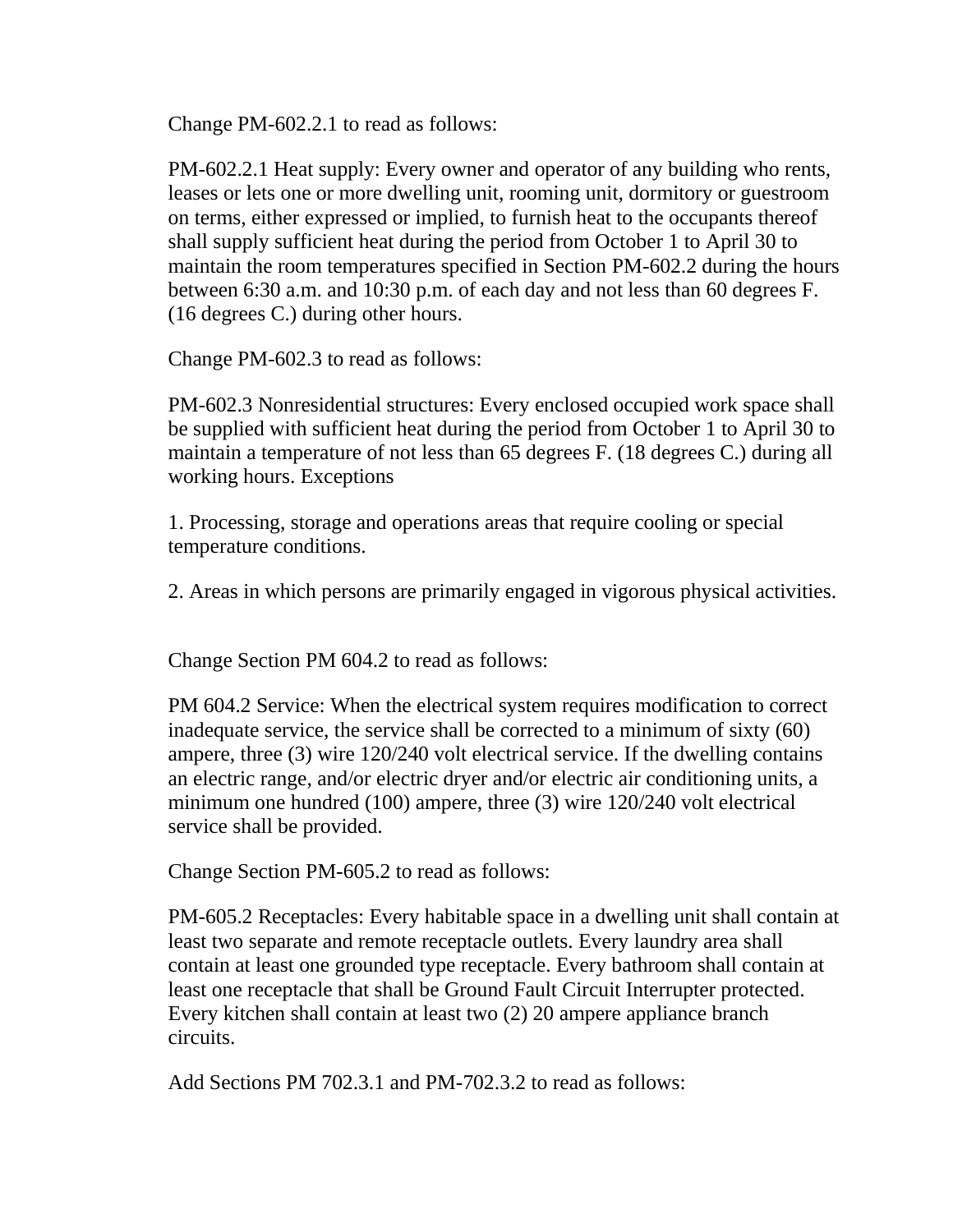PM 702.3.1 Dual exits over two stories: All habitable buildings over two (2) stories in height containing one (1) or more dwelling units above the second (2nd) floor shall provide two (2) separate usable exits from each floor above the second (2nd) floor, accessible to each dwelling unit or part thereof on said floor. All required exit facilities shall lead to a public thoroughfare either directly or through a court or yard, and passage to such exits shall not lead through any other dwelling unit or through a space that might reasonably be locked by anyone who is not a member of the household. Dual means of exit shall consist of two (2) inside stairs discharging directly or through common halls to the outside, or of one (1) inside stair and one exterior metal, stair type fire escape accessible to all dwelling units on each floor above the second (2nd) floor and discharging directly or through a court or yard to a public thoroughfare. Dual exits shall not be required of structures permitted to have only one (1) means of egress under the current City of Saint Louis Building Code.

PM 702.3.2 Dual exits 2 1/2 or 3 stories: The requirements for dual exits in buildings 2 1/2 or 3 stories in height shall be as follows:

1. Habitable structures not exceeding two and one half (2 1/2) or three (3) stories in height and of Type 3 B (exterior masonry) construction, as defined in the building code, used as the abode of one family only, shall be exempt from the requirements of two exits for third floor.

2. Habitable structures not exceeding two and one half (2 1/2) or three (3) stories in height, of Type 3 B (exterior masonry) construction, as defined in the building code, having a dwelling unit occupying a portion or all of the second (2nd) floor and all of the third (3rd) floor shall be provided with two (2) exits from the second (2nd) floor, and shall be exempt from the requirements of the two (2) exits from the third (3rd) floor.

3. Habitable structures not exceeding two and one half (2 1/2), or three (3) stories in height and of Type 3 B (exterior masonry) construction, as defined in the building code, having a dwelling unit occupying the first floor with said unit using bedrooms on the third floor, shall be required to provide two (2) means of exit from the third floor, provided the second floor is occupied as a separate dwelling unit.

Change Section PM 702.9 to read as follows:

PM 702.9 Stairways, porches, handrails and guards: Every stair, porch, fire escape, balcony, and all appurtenances attached thereto shall be so constructed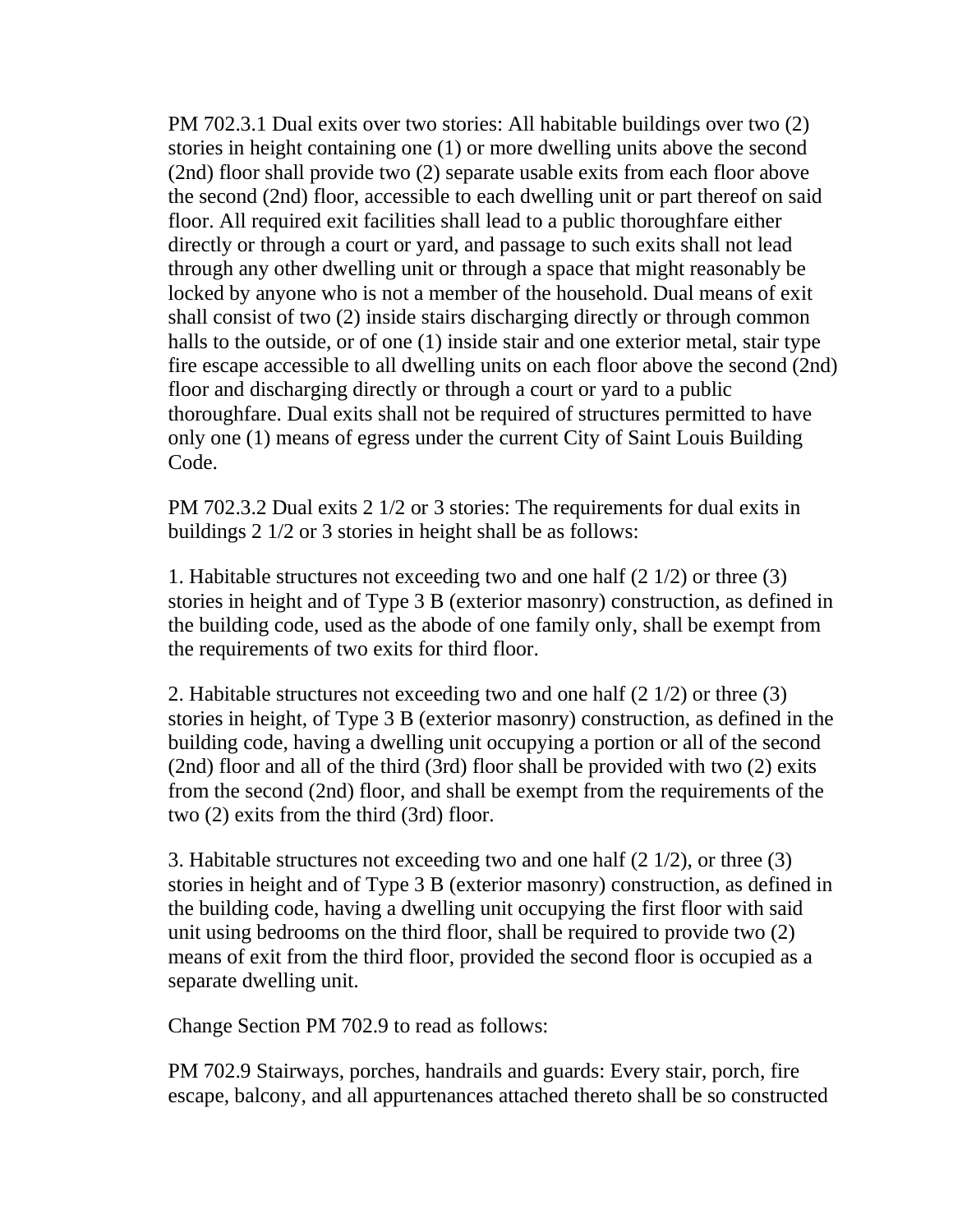as to be safe to use and capable of supporting the anticipated loads and shall be maintained in sound condition and good repair. Every stair, porch and fire escape shall be maintained free of hazardous conditions such as snow, ice, mud and other debris. Every exterior and interior flight of stairs which is more than five (5) risers high shall have a handrail on at least one side of the stair, and every open portion of a stair, fire escape, porch, landing or balcony which is more than 30 inches (762mm) above the grade shall have guardrails. Handrails shall be not less than 30 inches (762mm) nor more than 38 inches (965mm) high, measured vertically above the nosing of the treads. Guards shall be not less than 30 inches (762mm) high above the floor of the porch, landing or balcony. Every handrail and guardrail shall be firmly fastened and capable of bearing normally imposed loads and shall be maintained in good condition.

Change Section PM 702.11 to read as follows:

PM 702.11 Locked doors: All doors in the required means of egress shall be readily openable from the inner side without the use of keys. Exits from dwelling units, hotel units, boarding houses, and dormitory units shall not lead through other such units, or through toilet rooms or bathrooms.

Exception: Single dwelling units of Use Group R 2 or R 3.

Change Section PM 705.3 to read as follows:

PM 705.3 Standpipe systems: Standpipe locations shall be in proper operating condition at all times and readily identified and fully accessible.

Change Section PM-705.5 to read as follows:

PM-705.5 Smoke detectors: Smoke detectors shall be installed as per Ordinance 59376 and the City of Saint Louis Building Code.

Modify Chapter 8 by adding the following:

**PHCC** National Association of Plumbing-Heating-Cooling Contractor P.O. Box 6808 Falls Church, VA 22046

Standard reference number **Title**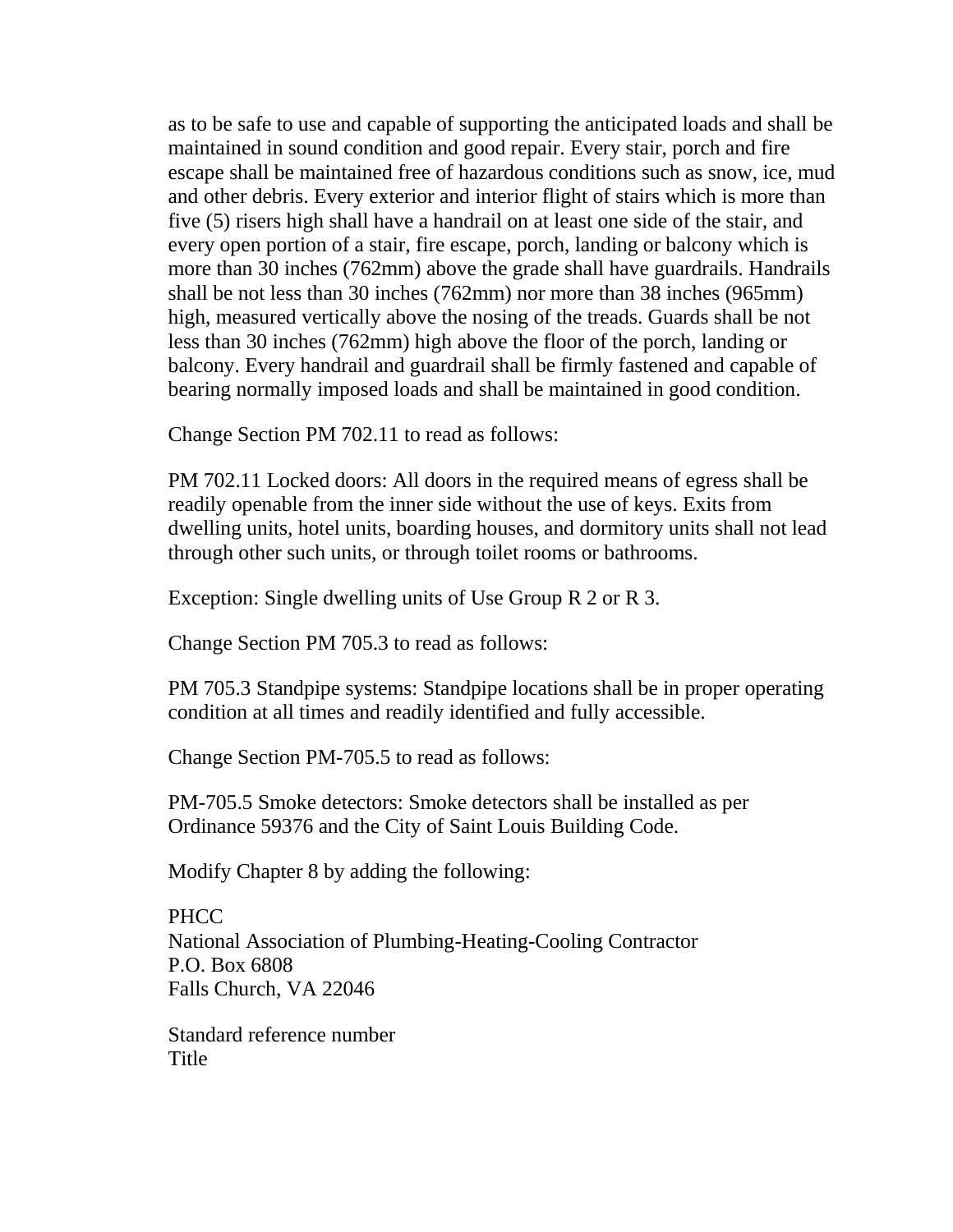Referenced in code Section number NSPC-93

National Standard Plumbing Code-Illustrated..................................PM-101.7 PM-201.3, PM-502.1

Add Chapter 9 to read as follows:

CHAPTER 9

# LICENSED FACILITIES

#### SECTION PM-901.0 GENERAL

PM-901.1 Scope: Every building used in whole or in part as a rooming house, boarding house, dormitory or hotel shall conform to the requirements of this Chapter.

PM-901.2 Special residential uses: Shelters for the homeless, facilities for battered spouses or children, or similar uses shall be subject to all conditions of this Chapter and shall be treated as Use Group R-1 for technical code requirements.

PM-901.3 Hazard declared: Any rooming house, boarding house, dormitory or hotel which shall fail to conform to the requirements of this code shall be deemed a hazard and detrimental to the health, safety and welfare of the inhabitants of the City of Saint Louis.

#### SECTION PM-902.0 LICENSING

PM-902.1 Permit and license required: It shall be unlawful to operate a hotel, dormitory, rooming house or boarding house without first obtaining a permit and license as hereinafter set forth. An applicant for a license to operate a dormitory, rooming house, boarding house or hotel, together with all other requirements of this Chapter, shall also file a plat or drawing showing its location or premises together with the position of the building to be used thereon and a written petition in favor of the issuance of such license signed by a majority of the persons, if any, occupying the premises or conducting any business on the main surface floor within the prescribed petition circle drawn by a radius of 500 feet plus one-half of the width of the front of the premises, from the center of such premises projected to the streets. A neighborhood consent petition shall not be required for successive yearly renewals for the same license on the same premises immediately succeeding the original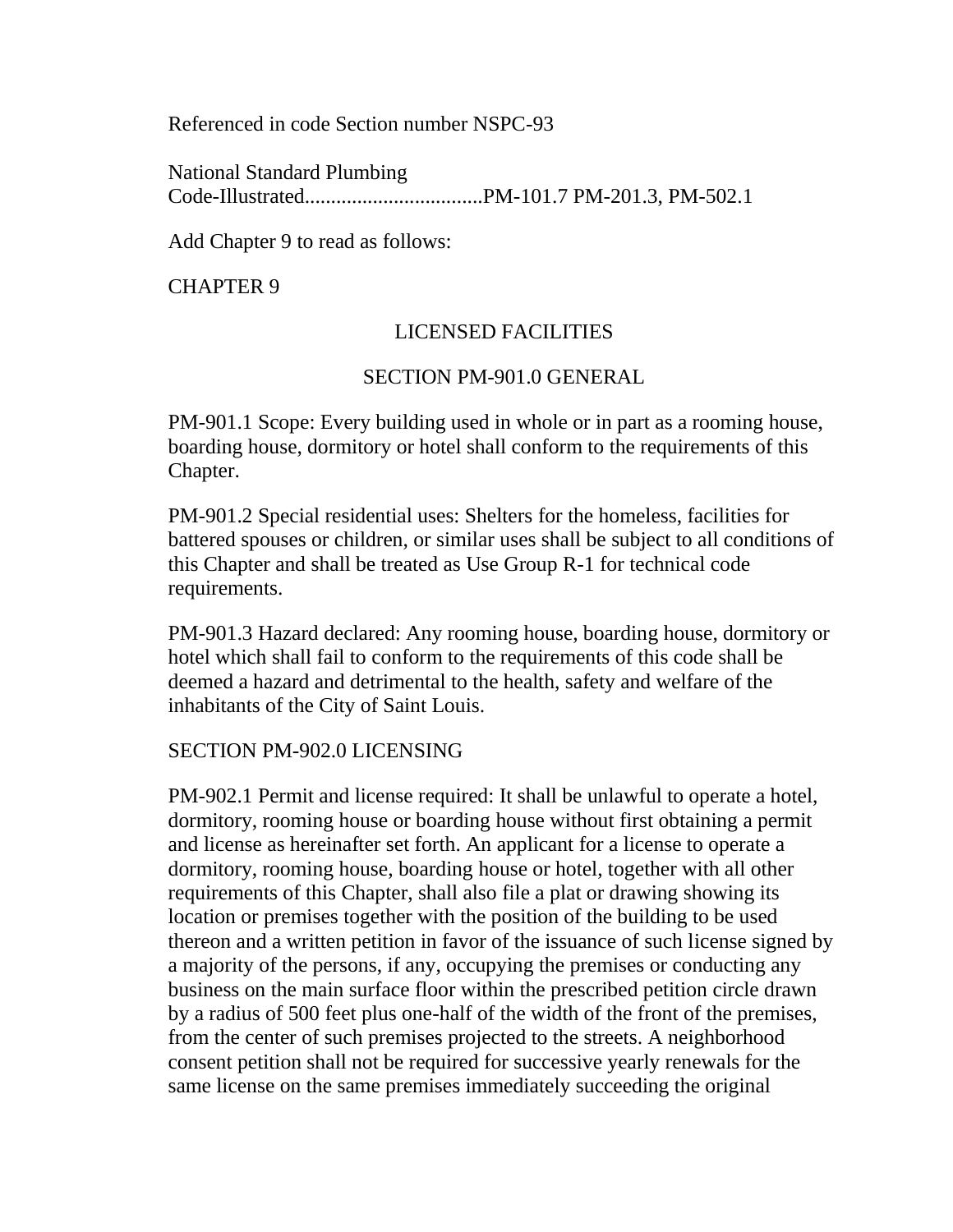licensing. No such application shall be approved wherein a church, elementary school or secondary school is located within the radius hereinabove described.

Exception: Sheltered workshops and residence facilities authorized by Sections 205.968 to 205.972 of the Revised Statutes of Missouri, 1978, as supplemented, shall be and are hereby exempted from the plat and petition and the church and school petitions set forth herein.

PM-902.2 Notification of termination: The Director of the Saint Louis Office for Mental Retardation/ Developmental Disabilities Resources shall notify the Director of Public Safety, in writing, within ten (10) days when the operation of any sheltered workshop or residence facility is terminated, voluntarily or otherwise. The exemption herein granted for that location shall be automatically withdrawn.

PM-902.3 Certificate of occupancy: Before filing the application as required by Section PM-902.4, the operator shall file with the code official an application for a Certificate of Occupancy in accordance with the Building Code of the City of Saint Louis, and if the code official finds that the Zoning Code permits such usage in the district in which the proposed building is located, the code official shall accept the application of the operator. If the code official finds that the comprehensive zoning ordinance does not permit such usage in the district in which the proposed building is located, the code official shall not approve the application for a rooming house, boarding house, dormitory or hotel permit. (Appeals on the zoning aspects of the Certificate of Occupancy lie within the Board of Adjustment.)

PM-902.4 Filing application with code official required: Every operator, before engaging in the business of conducting a hotel, dormitory, rooming house or boarding house, shall file an application with the code official and, when required, with the Secretary of the Board of Public Service.

PM-902.4.1 Contents of application: Every operator, before engaging in the keeping of a hotel, dormitory, rooming house or boarding house in the City of Saint Louis shall file an application with the code official stating:

1. The name, address and telephone number of the operator;

2. The street number of the building to be used;

3. If the operator is not a resident of the City of Saint Louis, the name and address of an agent who is a resident of the City;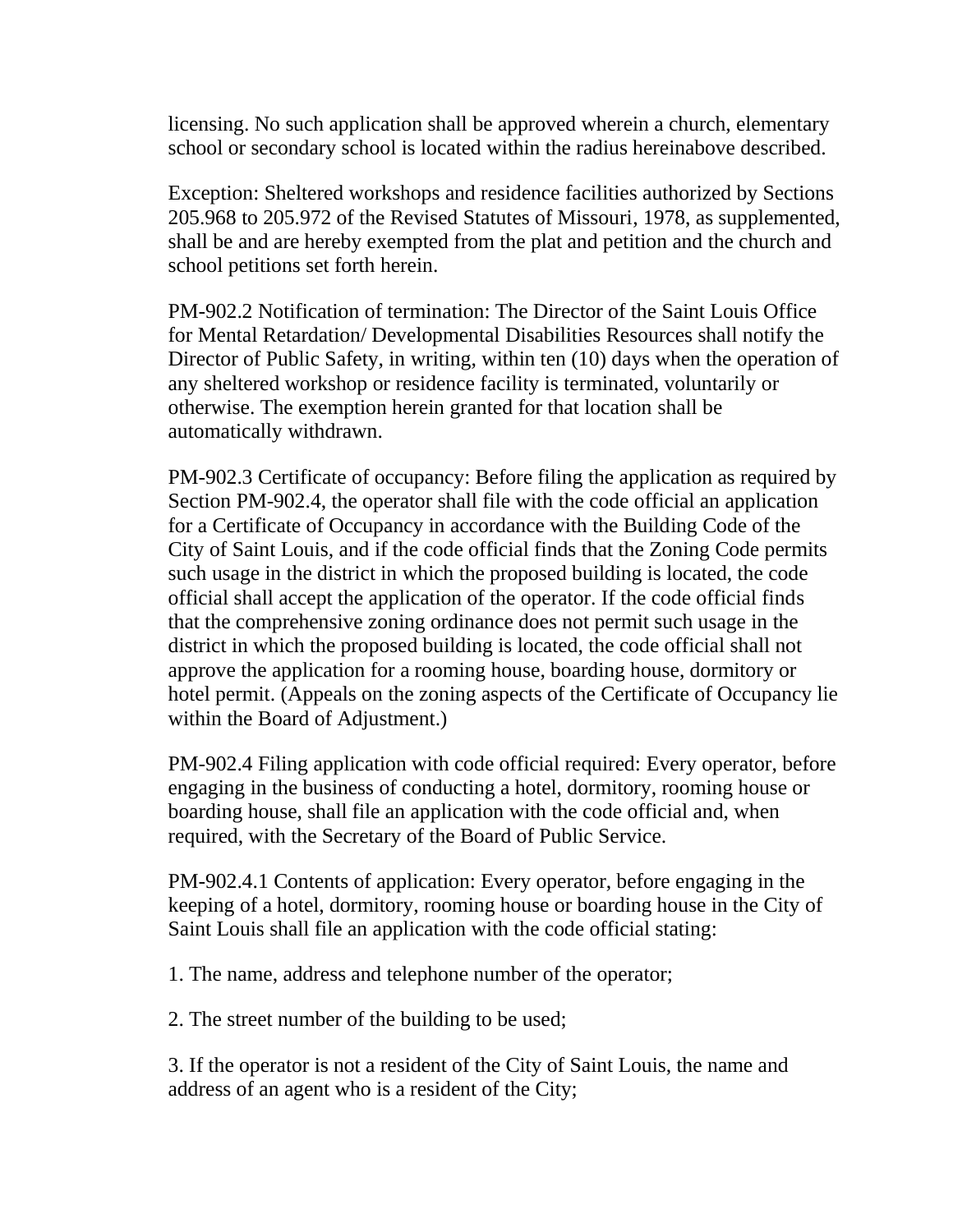4. An affidavit of resident agent of the operator on a form approved by the code official that the agent of the operator will accept full responsibility for the operation of the hotel, dormitory, rooming house or boarding house;

5. The height of the building in stories;

6. The number of stairways;

7. The number of rooms intended to be rented or used as sleeping rooms by paying guests;

8. The maximum number of paying guests proposed to occupy each room (in computing guest population of a structure, any child who has attained 2 and 1/2 years of age, shall be counted as a person);

9. The number of beds, cots and bunks intended to be used by the guests;

10. Whether the building has a fire escape;

11. Whether fire extinguishers or any other type of alarm, detection or fire suppression system is provided;

12. The size of the lot on which the building is located and containing such other information as the code official may require to enable it to determine whether the building conforms to the requirements of the ordinances of the City of Saint Louis.

PM 902.5 Inspection of building: Upon filing of the application for a permit to operate a rooming house, boarding house, dormitory or hotel, the code official shall make, or cause to be made, an inspection of such proposed building to ascertain whether the proposed use conforms to the requirements of this Chapter and to the rules and regulations of the Division of Building and Inspection, Health Division and Fire Prevention Bureau.

PM 902.5.1 Report of code official: Upon the completion of the said inspection, the code official shall file such application with the Board of Public Service, together with a written report stating whether the place to be used as a rooming house, boarding house, dormitory or hotel conforms to the requirements of this Chapter and to the rules and regulations of the Division of Building and Inspection, Health Division and the Fire Prevention Bureau and also their recommendation as to whether or not the permit should be granted and the reason for such recommendation.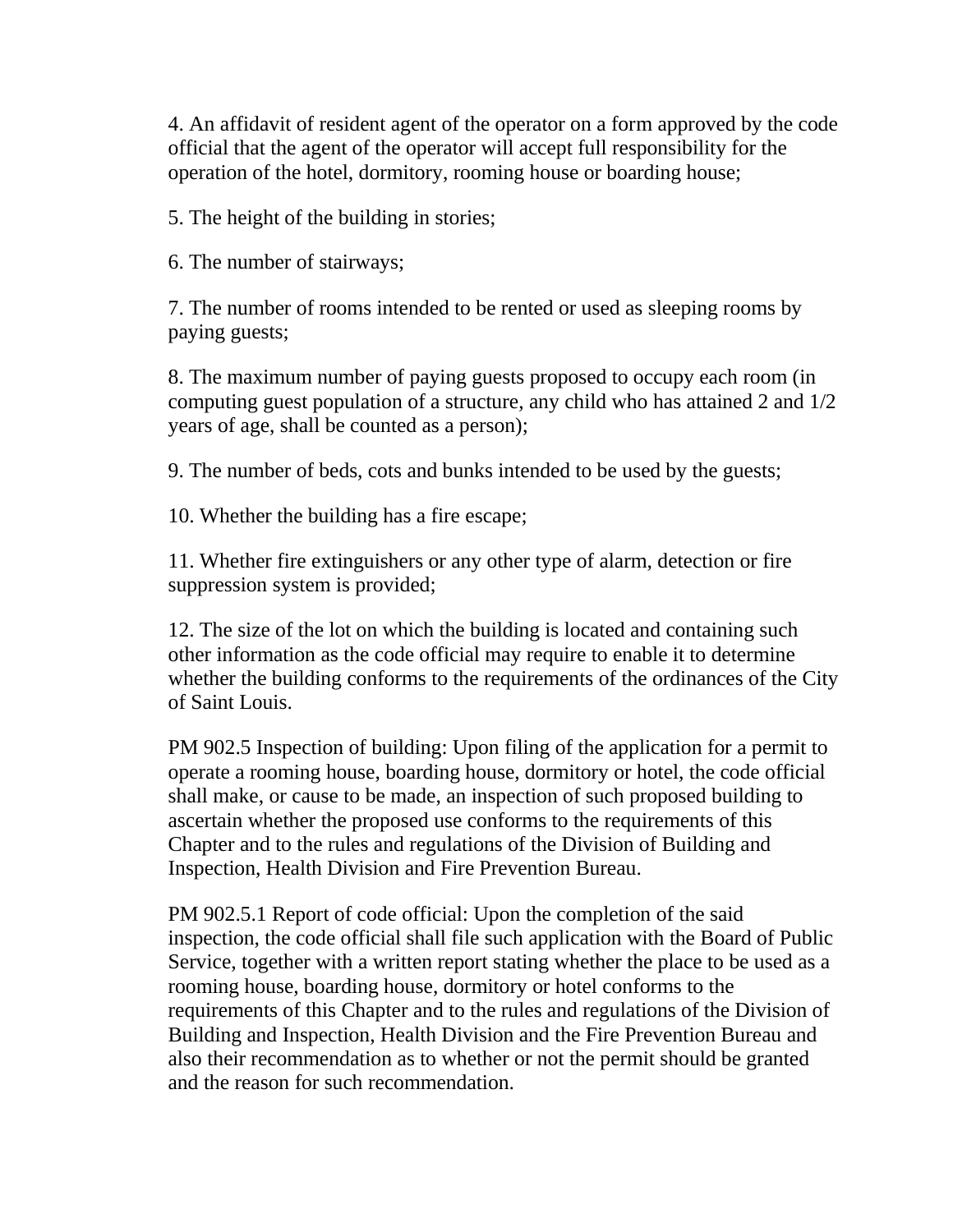PM 902.5.2 License Collector prohibited from issuing license until permit issued: The License Collector is hereby prohibited from issuing a license for the operation of a rooming house, boarding house, dormitory or hotel to any person until a permit has been issued by the Board of Public Service as herein provided.

PM 902.6 Issuance or denial of permit: If the Board of Public Service, after receipt of the application and the report and recommendation of the code official, finds that the proposed structure conforms to the requirements of this Chapter and the rules and regulations of the Division of Building and Inspection, Health Division and the Fire Prevention Bureau, it shall cause to be issued a permit to the operator. If the Board finds that the building does not conform to the requirements of this Chapter and the rules and regulations of the Division of Building and Inspection, Health Division and Fire Prevention Bureau, it shall deny the permit and shall notify the applicant of such denial stating the reason or reasons therefor.

PM 902.6.1 Denial of permit - hearing: If the permit is denied, the applicant shall, upon written request, be granted a hearing before the Board of Public Service on a day designated by it for reconsideration of the denial of such permit. After considering such request and the evidence and argument, if any, submitted in support thereof, the Board may issue said permit or confirm the action in refusing to do so. If no written request for such rehearing is made by the applicant within ten days after notification of the refusal of the permit, the action of the Board of Public Service in denying the permit shall be final.

PM 902.7 Notice of violation to violator correction or abatement: If the code official finds any rooming house, boarding house, dormitory or hotel in violation of any of the requirements of this Chapter, the code official shall immediately notify the operator thereof to correct or abate same. If the violation is not abated within a reasonable period, the code official shall file a report of such violation with the Board of Public Service with the code official's recommendation to revoke said permit. The Board shall notify the operator or the operator's resident agent of the code official's recommendation and shall within a reasonable time conduct a hearing as to whether or not the permit should be revoked. If the Board finds that the rooming house, boarding house, dormitory or hotel is being operated in violation of any of the requirements of this Chapter, the Board shall immediately revoke the permit.

PM 902.7.1 Revocation of permit license revocation: Should any permit issued under this Chapter be revoked, the license collector shall, immediately upon receipt of such notice of revocation, revoke the license of such operator.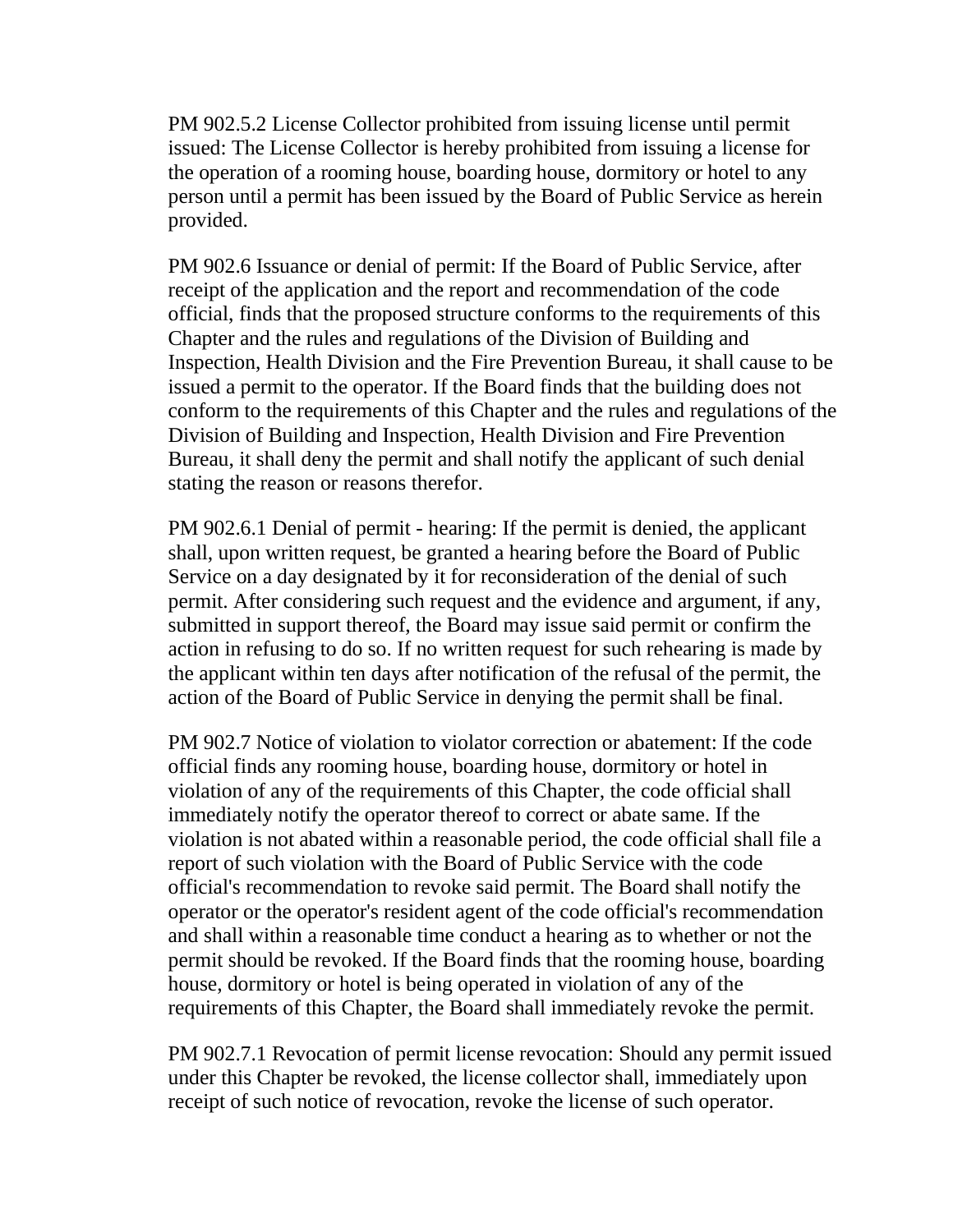Whenever a permit shall be revoked by the Board of Public Service, the Secretary of the Board of Public Service shall immediately notify the License Collector of such revocation.

PM 902.8 Change of owner new application to be filed: Any change of ownership of a rooming house, dormitory or hotel shall require that a new application be filed as set forth in this Chapter and shall be subject to rules and regulations and ordinances in effect at the date of such application.

#### SECTION PM 903.0 FEES

PM 903.1 License fees: There shall be levied by the license collector on every rooming house, boarding house or hotel a fee of \$1.50 annually for each sleeping room to be used for paying guests.

PM 903.2 Fees for dormitories: For dormitories, the fee shall be four dollars  $(\$4.00)$  for the first ten or less beds, bunks or cots, and twenty five cents  $(\$ .25)$ for each additional bed, bunk or cot.

PM 903.3 Expiration of licenses: Licenses for rooming houses, boarding houses, dormitories or hotels shall expire on the 31st day of January next, after the date of its issuance.

PM 903.4 Service of notice: All notices provided herein to be served upon the owner, operator, agent of owner, or occupant, as the case may require, shall be deemed served upon such owner, operator, agent of owner, or occupant, as the case may require, if a copy thereof shall:

1. Be delivered to them personally; or

2. If not found, by leaving a copy at the usual place of abode, with a member of the family of 16 or more years of age; or

3. By posting a copy in a conspicuous place in or about the dwelling affected by the notice; or

4. By sending a copy of the notice by registered letter with a return receipt requested, to the address specified in the application for a rooming house, dormitory, boarding house or hotel permit or to the last known address; or

5. If registered letter with copy is returned with receipt showing it has not been delivered to them, by posting a copy thereof in a conspicuous place in or about the dwelling affected by the notice.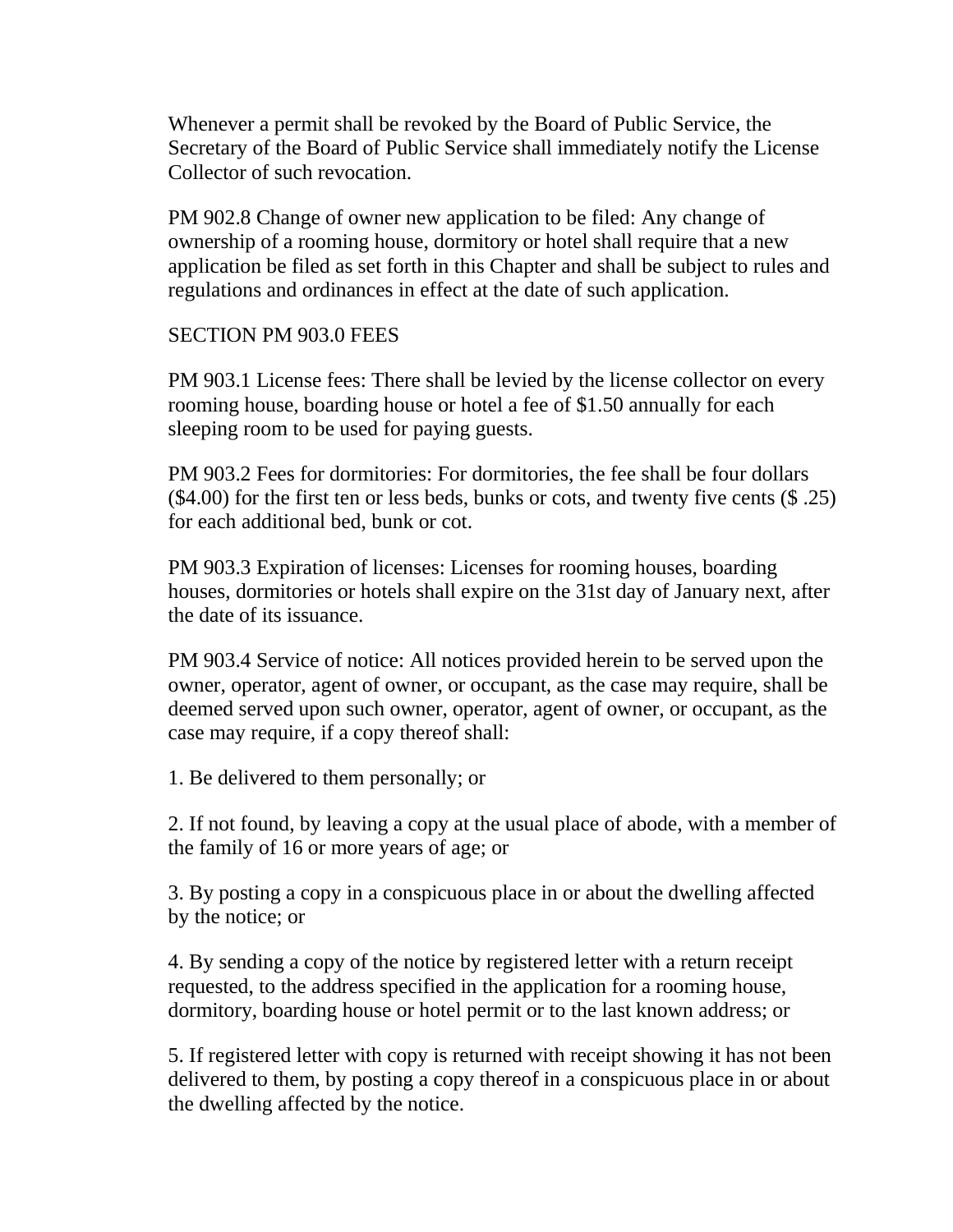PM 903.5 Form of notice: All notices provided herein shall:

1. Be in writing;

2. Include a description of the real estate sufficient for identification;

3. Include a statement of the reason or reasons why notice is being issued;

4. Include a description of the violations required to be abated to bring the premises into compliance with the provisions of the ordinance and any rules or regulations adopted pursuant thereto.

# SECTION PM 904.0 BUILDING REQUIREMENTS

PM 904.1 Existing licenses: All currently existing licensed rooming houses, boarding houses, dormitories and hotels shall, at a minimum, be governed by the provisions of the 1978 BOCA Basic Building Code, as amended by the City of Saint Louis, or by the BOCA National Building Code under which they were initially licensed.

PM 904.2 New licenses: All new rooming houses, boarding houses, dormitories and hotels must meet the requirements as defined in this code and the current BOCA National Building Code as amended by the City of Saint Louis.

PM 904.3 Change of ownership: All existing rooming houses, boarding houses, dormitories and hotels that have a change of ownership or an increase in number of sleeping rooms or occupants shall only need to comply with the Chapters dealing with "Means of Egress" and "Fire Protection Systems" of the current BOCA National Building Code and all Chapters of this code as amended. All existing rooming houses and boarding houses that have a change of ownership or an increase in number of sleeping rooms or occupants shall also comply with the current Electrical Code as adopted by the City of Saint Louis.

PM 904.4 Appeals: Appeals of this Chapter shall have their jurisdiction with the Board of Building Appeals of the City of Saint Louis. If an appeal is made, the premise may continue to operate until the appeal is adjudicated.

PM 904.5 Master room keys: Master keys for all guest rooms shall be kept at all times at the registration desk. A minimum of one master key for the rooms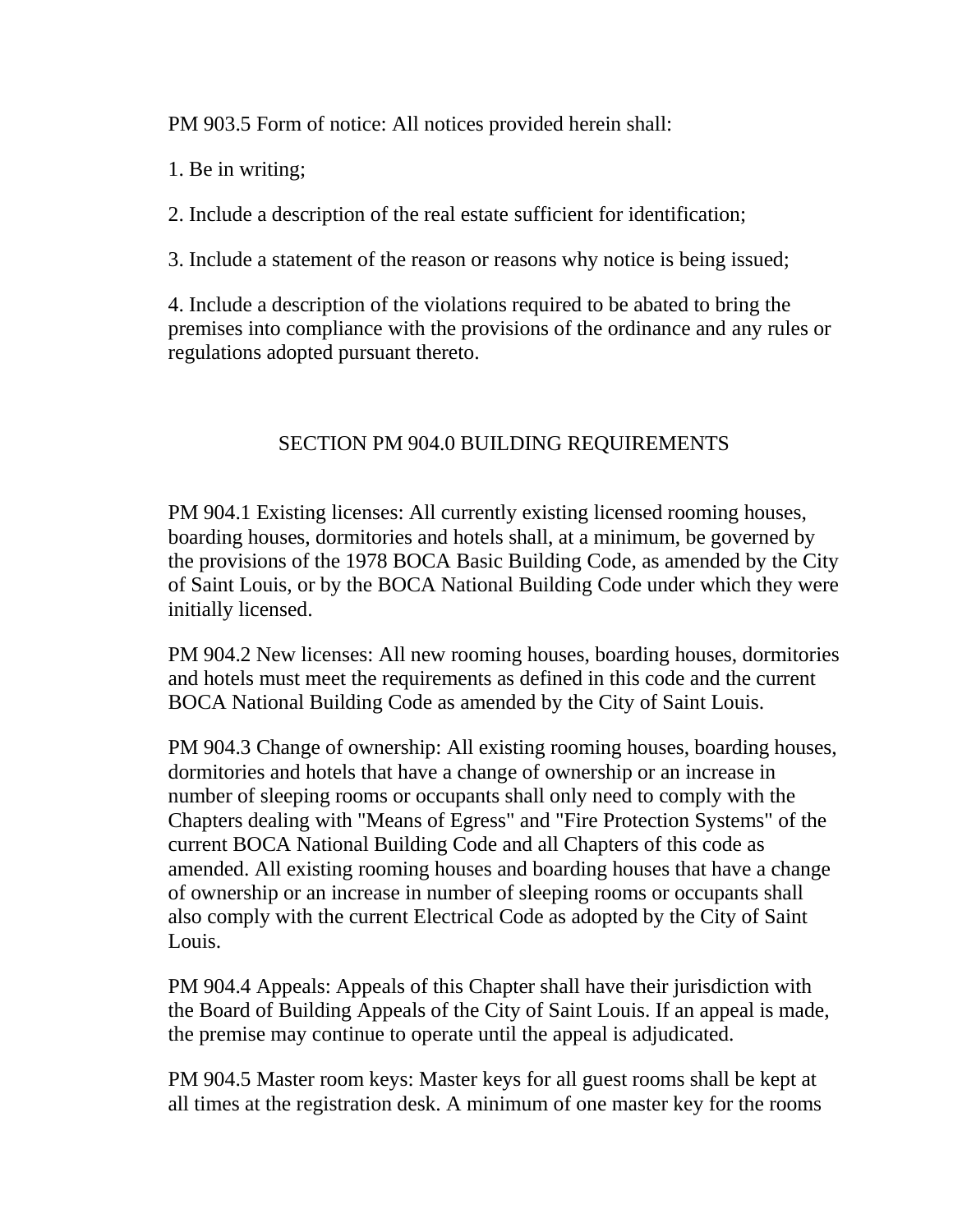on each floor of the hotel shall be kept available for fire department use in case of emergency. Where there are more than ten rooms on a floor, additional keys shall be provided at the rate of one key per every ten rooms or fraction thereof. Keys shall be kept at the main desk, office or main telephone operator location in a locked box marked "FOR FIRE DEPARTMENT USE ONLY".

It shall be the duty of the operator to keep available on the premises at all times, proper keys to all rooms, so that proper inspection can be made by the Division of Building and Inspection, Department of Health or Fire Marshal.

PM 904.6 Fire prevention bureau requirements: The following requirements shall be enforced by the Fire Prevention Bureau, independent of this code. ( See Ordinance 61981, BOCA National Fire Prevention Code, as amended by the City of Saint Louis.)

# 1) FIRE DRILLS AND FIRE ALARM TESTS.

# 2) FIRE EXTINGUISHERS REQUIRED SPECIFICATIONS.

# 3) STORAGE OF FLAMMABLE LIQUIDS.

PM 904.7 Bedding Replacement and washing: Only such bedding shall be used as can be refurbished and washed. Bedding (except mattresses and mattress covers) shall be replaced with fresh, clean bedding whenever a different person is to occupy the same bed. Bedding shall be replaced with clean or fresh bedding at least twice a week for the maintenance of cleanliness and sanitation. All beds shall be provided with appropriate bedding. (The Department of Health enforces this section.)

PM 904.7.1 Bed requirements: All beds which shall be placed in any sleeping room, either as new equipment or to replace beds now in use, shall be of metal or other material equally as sanitary.

PM 904.7.2 Common use of utensils and towels prohibited: No towels, drinking vessels, toothbrushes, combs, hair brushes, or similar utensils are to be permitted to be used in common.

PM 904.7.3 Sleeping room requirements for dormitories: The provisions of this subsection shall be required only of dormitories.

1. Every sleeping room shall contain at least four hundred (400) cubic feet of air space for each occupant and shall be thoroughly ventilated daily.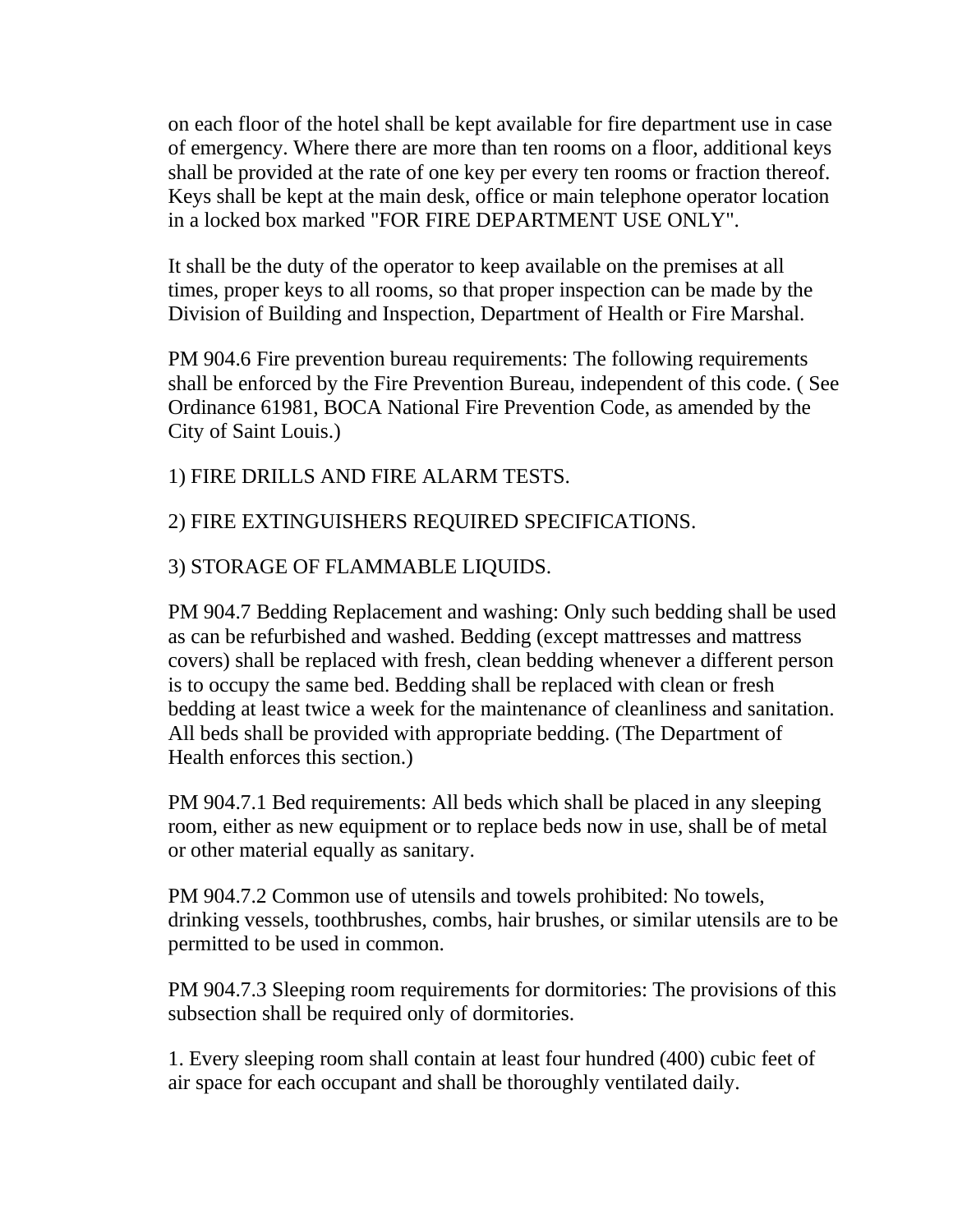2. All sleeping rooms shall have windows, doors or both opening to the outside air. The area of said windows and doors and of skylights, if any, shall together be equal to at least one eighth of the superficial floor area of such sleeping room.

3. All beds or cots shall be kept at least two (2) feet apart at all points and placed so that the air may circulate freely under each of them.

4. The partitions enclosing cubicles shall have a space of at least two (2) feet between the top thereof and the ceiling of the room, and the doors to such cubicles shall be open at the bottom so as to leave an aperture of not less than four (4) inches between the bottom of the door and the floor. The term "cubicle" as herein used, shall be taken to include any enclosure in a room, the sides of which enclosure do not reach the ceiling of said room and which is open at the top.

5. There shall at all times be kept conspicuously posted in every sleeping room a notice stating the number of persons that may be lawfully accommodated in such room.

6. No charge shall be made against the guests of any dormitory for the use of the baths or for water or other supplies for their use.

PM 904.8 Room numbers: Every rooming unit in every rooming house or boarding house shall be numbered and said number to be placed on the outside of the door to such unit. No two units shall bear the same number.

PM 904.9 Hotel register required: Every person to whom a rooming house, boarding house, dormitory or hotel permit has been issued shall at all times keep a standard hotel register within such house in which shall be inscribed the names of all occupants renting or occupying rooming units in such house. The register shall be signed by the person renting such unit. After the name or names of persons renting or occupying such unit, the operator, or the operator's agent, shall write the number of the room or rooms which each person is to occupy, together with the date and hour when such room or rooms are rented. All of which shall be done before such person is permitted to occupy such room or rooms. The register shall be at all times open to inspection by the code official, Health Commissioner or Fire Marshal of the City of Saint Louis.

PM 904.9.1 False registration prohibited: No person shall knowingly write or cause to be written in any rooming house, boarding house, dormitory or hotel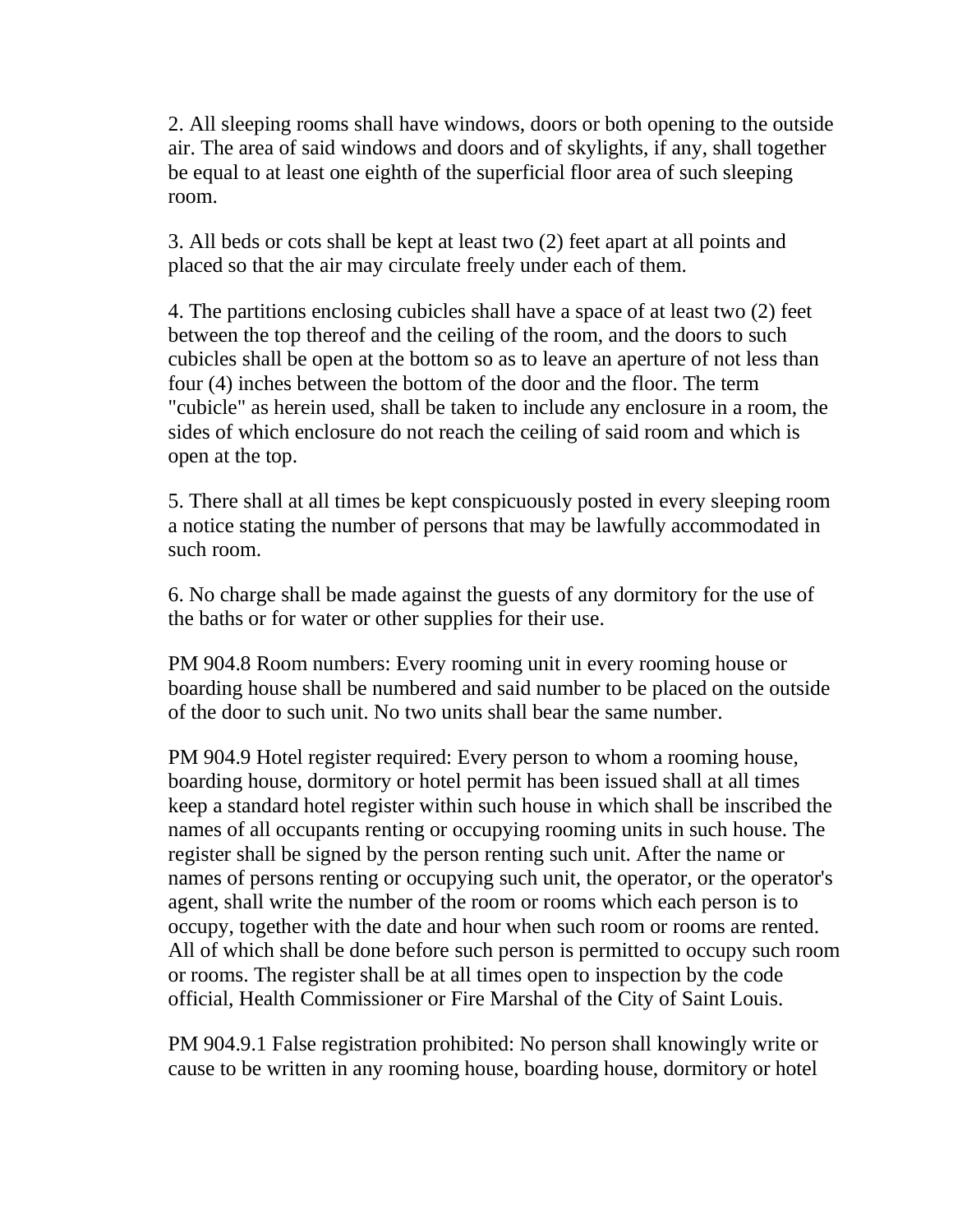register any other or different name than the true name of such person or the name by which such person is generally known. SECTION PM 905.0 POWERS AND DUTIES

PM 905.1 Power of health commissioner to make rules: The Health Commissioner shall have power to make such rules and regulations as in the Health Commissioner's opinion may be reasonably necessary for carrying out the provisions of this part insofar as they relate to the public health. Such rules and regulations shall be in writing and a copy filed with the code official.

PM 905.2 Duty of code official: It shall be the duty of the code official to make or cause to be made a semi annual inspection of all rooming houses, boarding houses, dormitories and hotels. The first inspection shall be made between the first day of January and the thirtieth day of June and the second inspection shall be made between the first day of July and the thirty first day of December of each year.

PM 905.3 Cooperation of other agencies: The Fire Prevention Bureau and Department of Health shall promptly make requested semi annual inspections and forward information to the Building Division. No separate fees shall be required.

# SECTION PM 906.0 CONDEMNATION

PM 906.1 Procedures for condemning: The designation of rooming houses, boarding houses, dormitories and hotels as unfit for human habitation and the procedure for the condemnation and the placarding of such unfit rooming houses, boarding houses, dormitories and hotels shall be carried out in compliance with the following requirements.

PM 906.2 Conditions requiring condemnation: The code official shall condemn as unfit for human habitation any rooming house, boarding house, dormitory or hotel, or portion thereof which:

1. Is so damaged, decayed, dilapidated, unsanitary, difficult to heat, unsafe or vermin infested that it creates a hazard to the safety, health or welfare of the occupants or of the public; or

2. Lacks illumination, ventilation or sanitary facilities adequate to protect the safety, health, or welfare of the occupants or of the public; or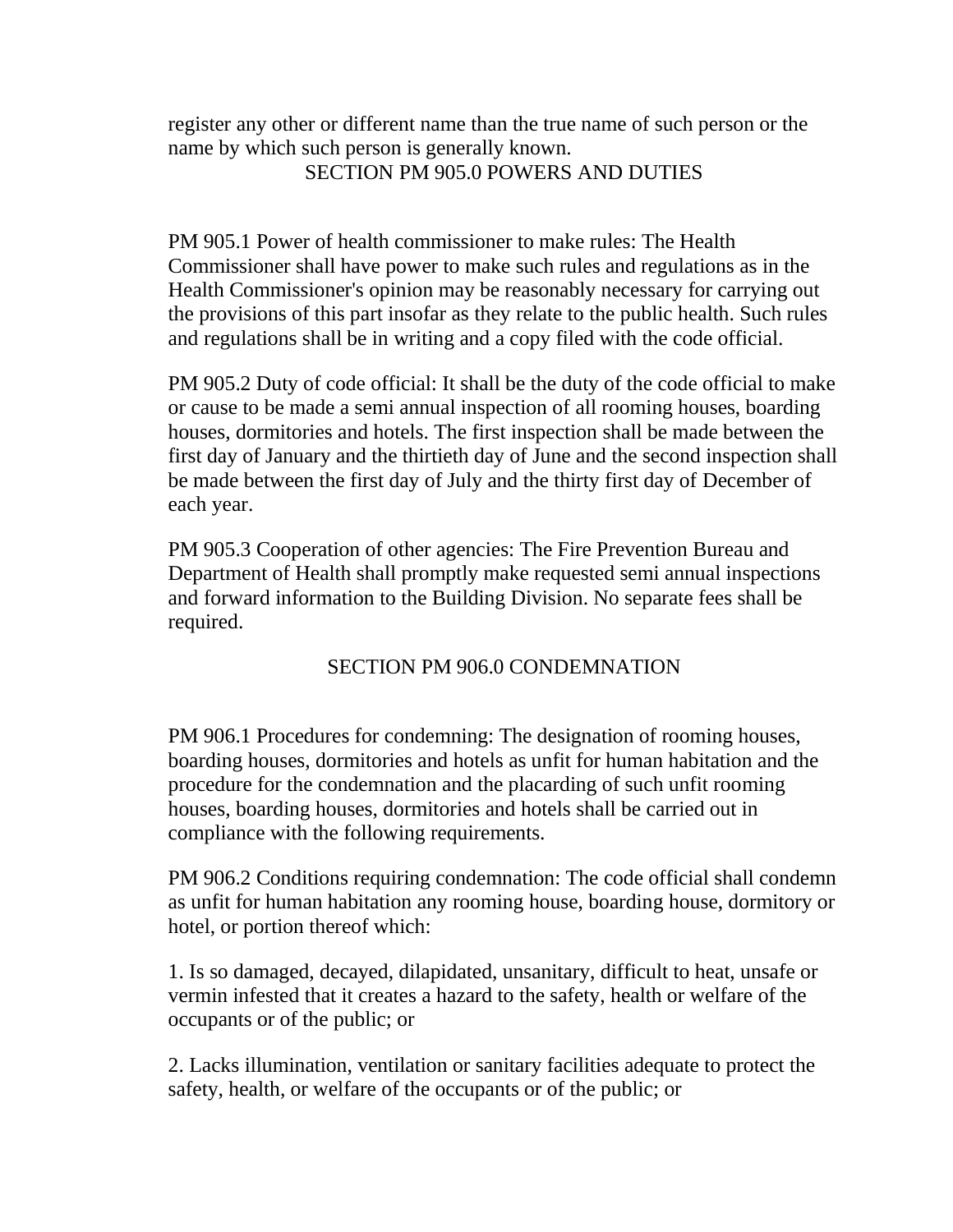3. Because its general condition or location is unsanitary or otherwise dangerous to the safety, health, or welfare of the occupants or the public;

4. Any condition listed as such in the City of Saint Louis Building Code as adopted.

PM 906.3 Notice of condemnation to owner: Whenever the code official has condemned a rooming house, boarding house, dormitory or hotel, or portion thereof, as unfit for human habitation, the code official shall immediately give notice to the owner, or operator or resident agent thereof, of such condemnation and of the intent to placard such rooming house, boarding house, dormitory or hotel as unfit for human habitation. Such notice shall:

1. Be in writing;

2. Contain a description of the real estate sufficient for identification;

3. Contain a statement of the grounds of such condemnation as unfit for human occupancy;

4. Contain a description of the violations;

5. Contain a statement informing the owner of their right to appeal such action to the code official within 10 days after same is served.

PM 906.4 Hearing before board of appeals: Any owner or operator affected by notice relating to condemnation of a rooming house, boarding house, dormitory or hotel as unfit for human habitation may request and shall be granted a hearing before the Board of Building Appeals; provided, that such person shall file in the office of the code official a written petition requesting such hearing and setting forth a statement of the grounds therefore within ten (10) calendar days after the date of the notice. Within ten (10) calendar days after receipt of such petition, the code official shall set the time and place of such hearing and shall give the petitioner written notice thereof.

PM 906.4.1 Time of hearing: At such hearing the petitioner shall be given an opportunity to be heard and to show cause why such notice should be modified or withdrawn. The hearing shall be scheduled not later than forty-five (45) calendar days after the date on which the petition was filed; provided, that upon written application of the petitioner to the code official, the code official may postpone the date of the hearing for a reasonable time beyond such 45 day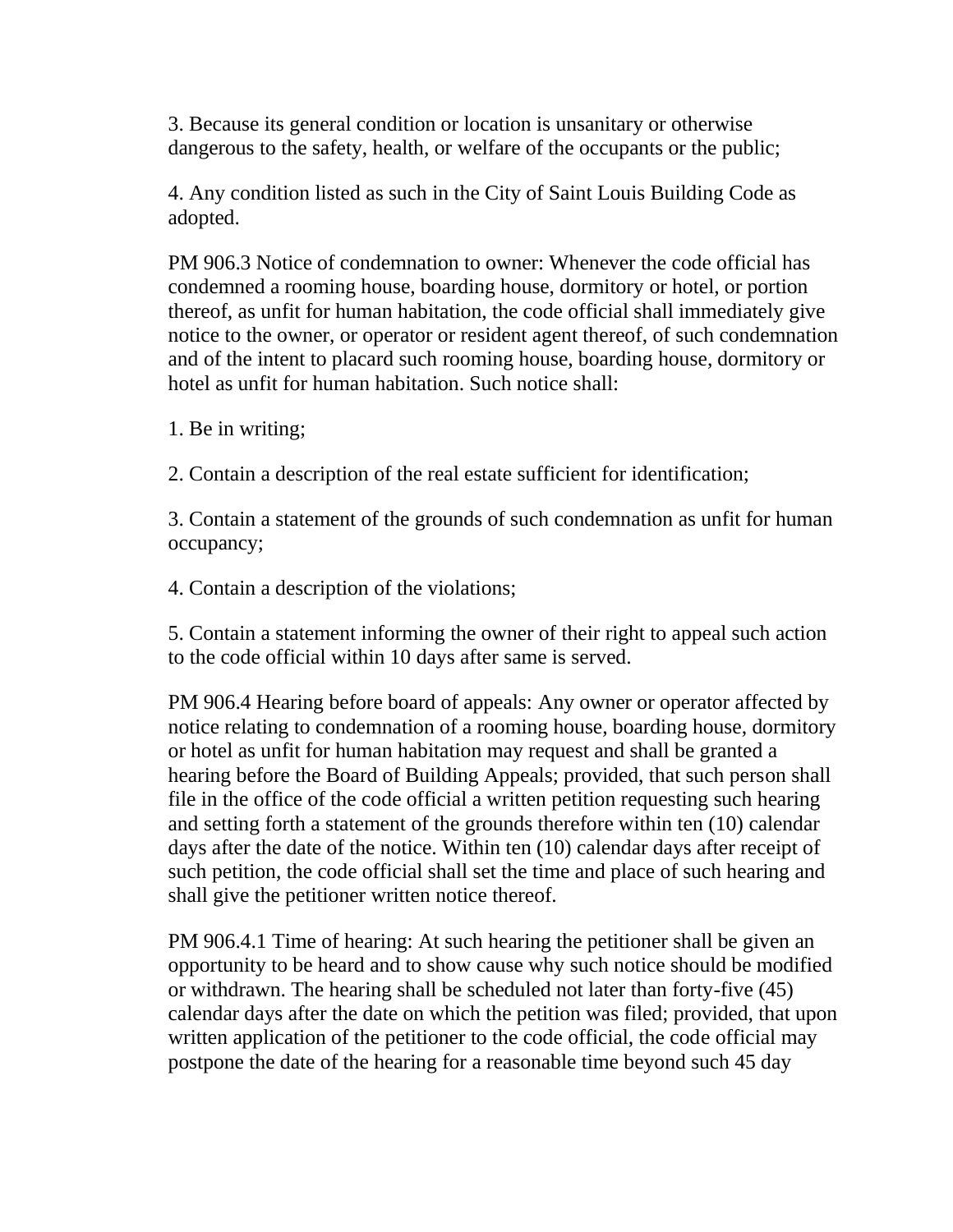period, if, in the official's judgment, the petitioner has submitted a good and sufficient cause for such postponement.

PM 906.5 Posting notice of condemnation: If no appeal has been taken within the ten (10) calendar day period, or if after such hearing, the Board of Building Appeals affirms the decision to condemn said premises, the code official shall post, in a conspicuous place or places upon the affected building, a placard or placards bearing the following words, "Condemned as unfit for human habitation" or the words "Condemned for Occupancy" which shall have the same meaning.

PM 906.6 Vacation of condemned building: Any rooming house, boarding house, dormitory or hotel which has been condemned and placarded as unfit for human habitation by the code official, shall be vacated within a reasonable time as required by said official. No owner or operator shall let to any person for human habilitation and no person shall occupy said rooming house, boarding house, dormitory or hotel which has been condemned and placarded by the code official after the date on which the code official has required the affected structure to be vacated.

PM 906.7 Correction of premises: No rooming house, dormitory, boarding house or hotel which has been condemned and placarded as unfit for human habitation shall again be used for human habitation until written approval is secured from and such placard is removed by the code official. The code official shall remove such placard whenever the defect or defects upon which the condemnation and placard action was based shall have been eliminated. The code official may require permits for the corrective work.

PM 906.7.1 Removal of placard unlawful: No person shall deface or remove any placard from any rooming house, boarding house, dormitory or hotel which has been condemned as unfit for human habitation and placarded as such, except as provided in Section PM 906.7.

Add Chapter 10 to read as follows:

CHAPTER 10

# INSTITUTIONAL USES

#### PM 1001.0 SPECIAL DEFINITION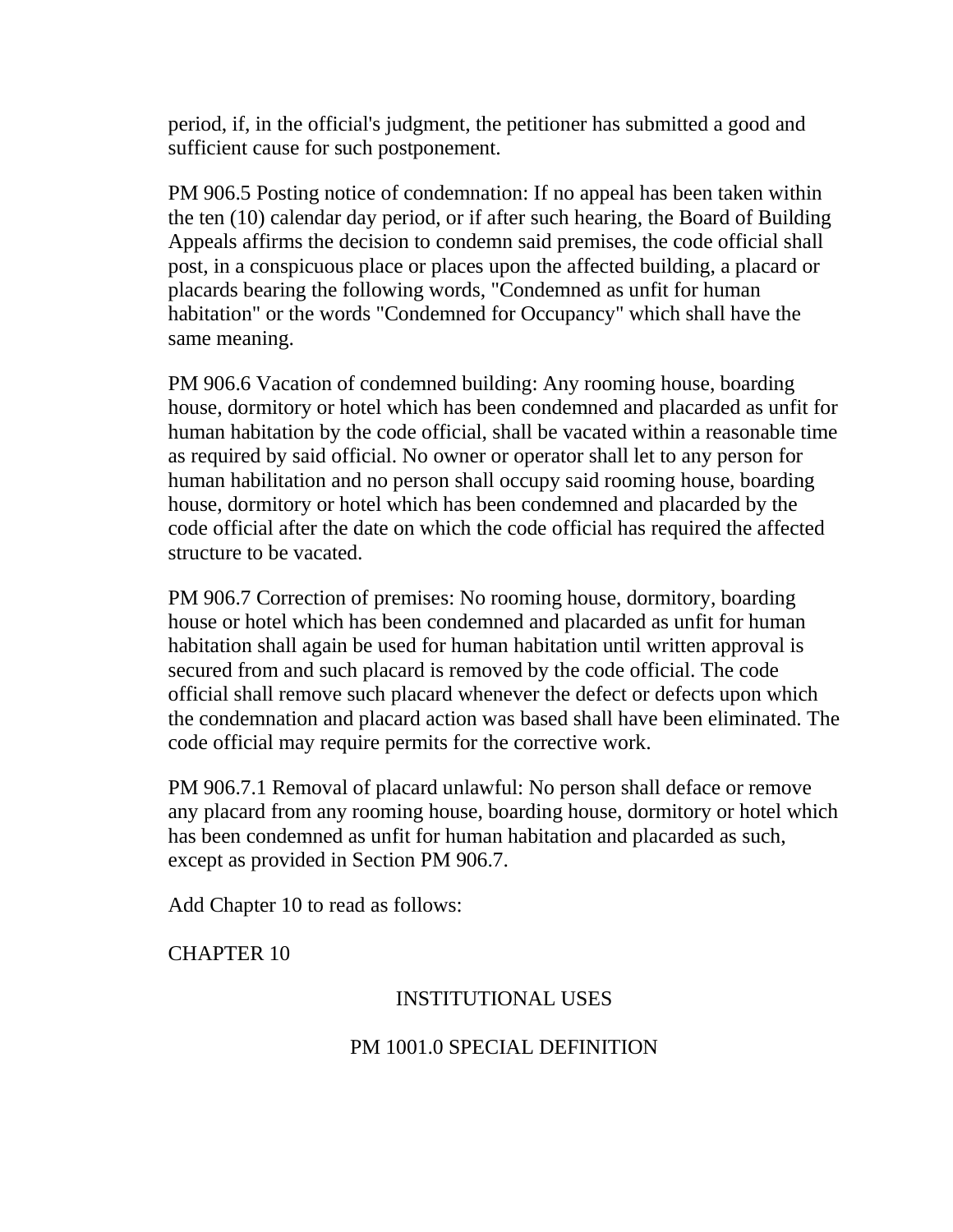PM 1001.1 Scope: For the purpose of this Chapter, the following special definition shall apply: Institutional uses: This definition shall be as found in the current BOCA National Building Code, and shall include Day Care facilities, which shall include more than five persons more than 2 1/2 years of age for less than 24 hours per day, which is classified as Use Group E, and shall be subject to all the requirements of this ordinance.

The following types of facilities when accommodating persons of the above description shall be classified as an I 1: Facility board and care, half way house, group house, social rehabilitation facility, alcohol and drug center and convalescent facility, residential care I and II facility, adult day care also known as day nurseries, houses for the care of aged persons, nursing and convalescent homes. Use Group I 2 facilities shall include buildings or parts thereof used for medical, surgical, psychiatric, nursing or custodial care on a 24 hour basis of six or more persons who are not capable of self preservation, to include hospital, nursing homes (both intermediate care and skilled nursing facility) mental hospital and detoxification facility, child care facility which accommodates more than five (5) children 2 1/2 years of age or less shall be in these groups.

# SECTION PM 1002.0 GENERAL

PM 1002.1 Scope: All currently existing licensed institutional uses shall be governed by the provisions set forth by the BOCA National Building Code, Tenth Edition 1987, as amended by the City of Saint Louis.

PM 1002.2 New uses: All new institutional uses must meet the requirements as defined in the current City of Saint Louis Building Code and this code.

PM 1002.3 Change of ownership: All existing institutional uses that have a change of ownership or an increase in occupants shall conform to the current City of Saint Louis Building Code and this code.

# SECTION PM 1003.0 APPEALS

PM 1003.1 General: Appeals of this Chapter have their jurisdiction with the Board of Building Appeals of the City of Saint Louis. If an appeal is made, the premise shall be allowed to continue to operate until the appeal is adjudicated. Appeals must be filed within ten (10) calendar days.